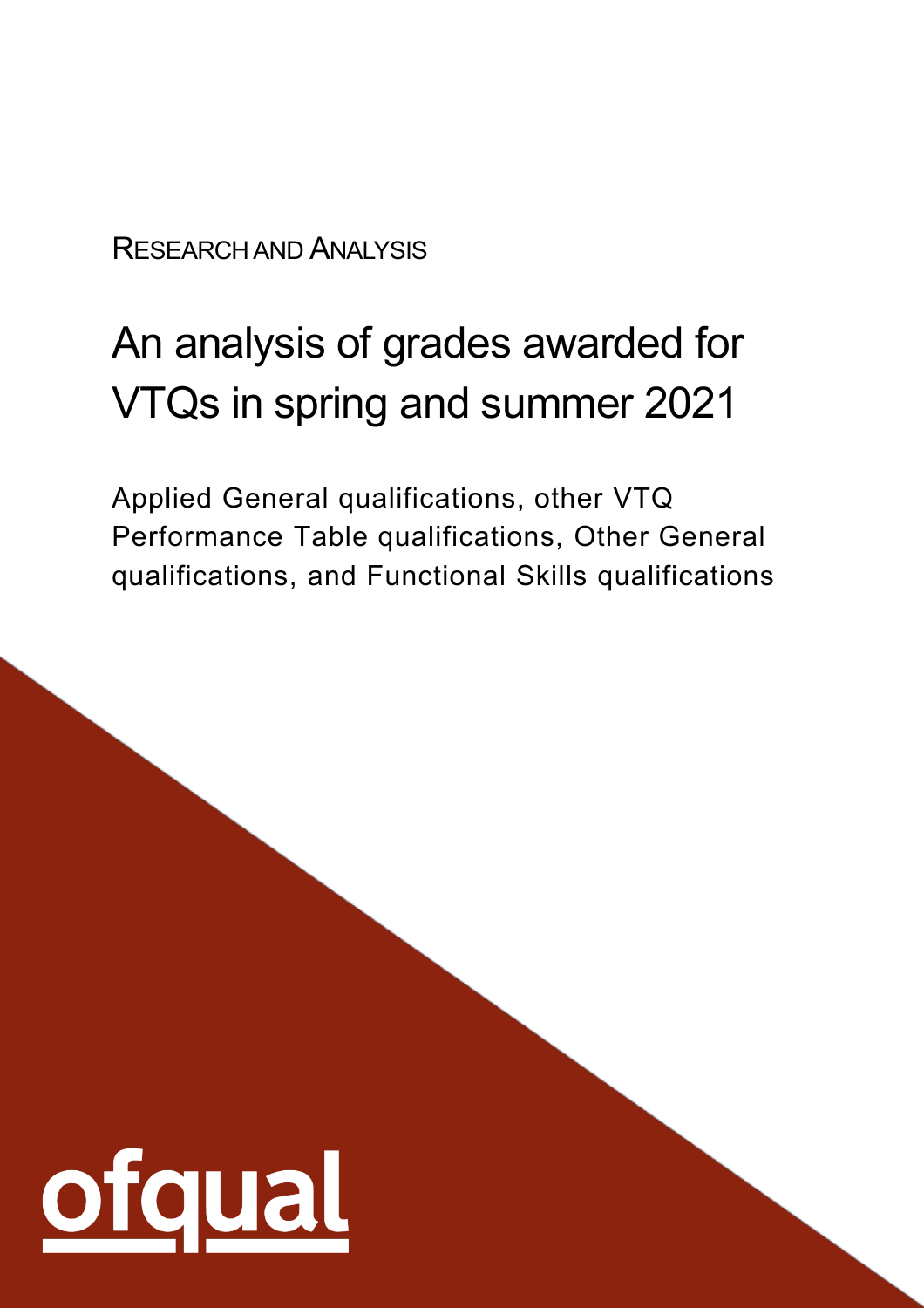### <span id="page-1-0"></span>**Authors**

- Benjamin Cuff
- Kate Sully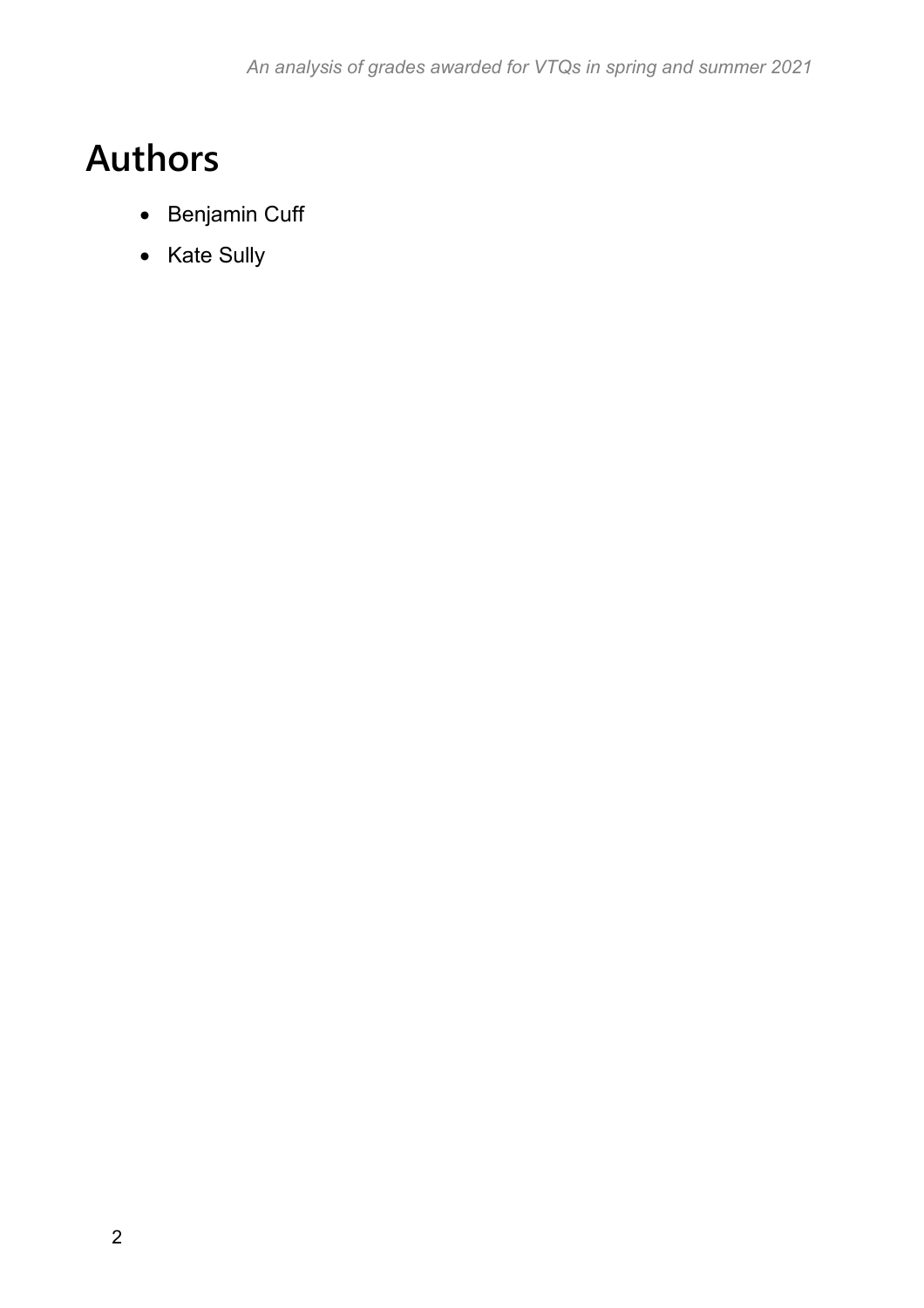### **Contents**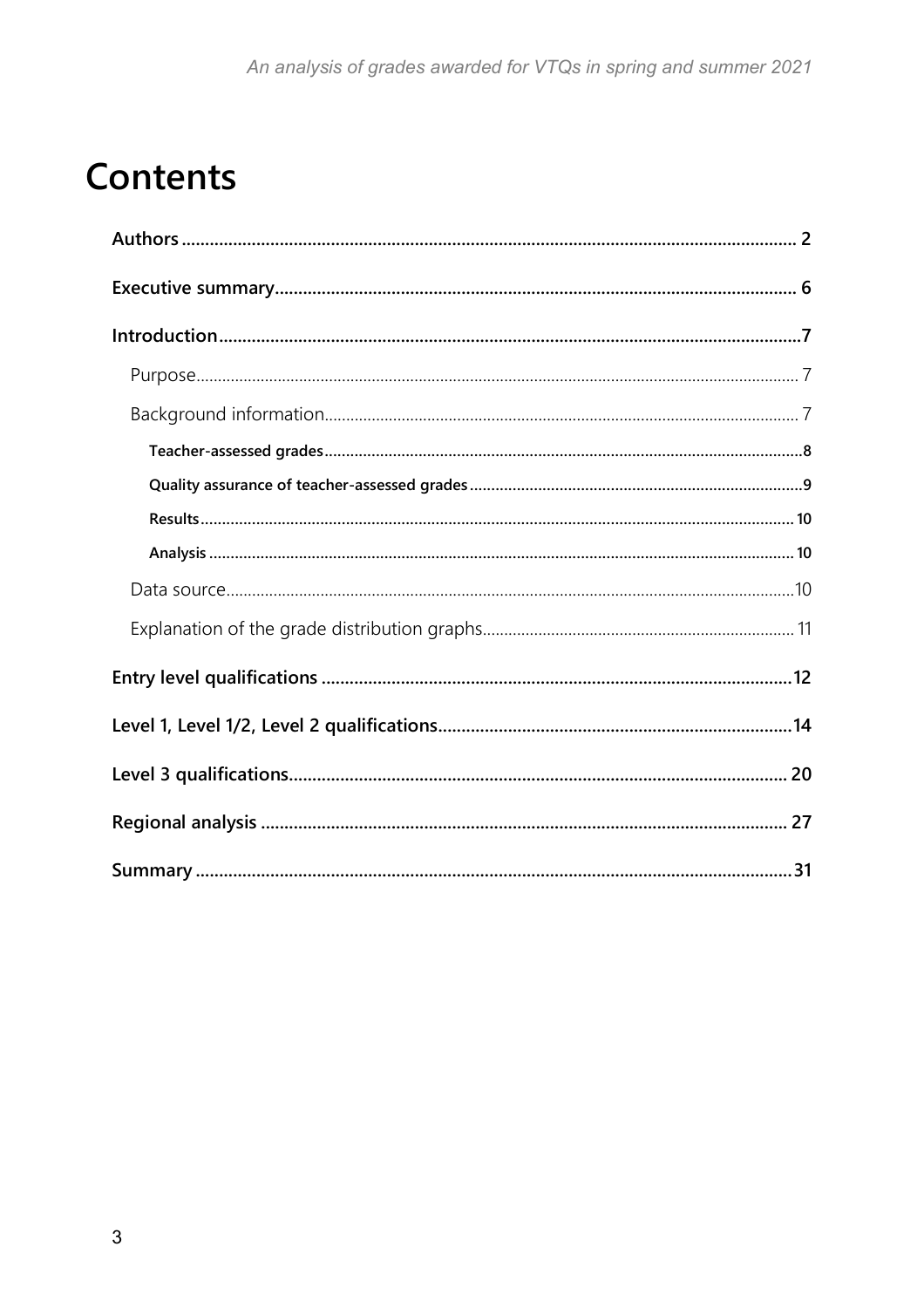## **Figures**

| Figure 2. Total grades over time for Entry Level qualifications by qualification group13 |
|------------------------------------------------------------------------------------------|
|                                                                                          |
|                                                                                          |
| Figure 5. Total grades over time for Level 1/2 qualifications by qualification group15   |
| Figure 6. Grade distributions for Level 1 qualifications by grading structure 16         |
| Figure 7. Grade distributions for Level 1/2 qualifications by grading structure 17       |
| Figure 8. Grade distributions for Level 1/2 Performance Table qualifications by          |
| Figure 9. Grade distributions for Level 1/2 Other General qualifications by grading      |
| Figure 10. Grade distributions for Level 2 qualifications by grading structure19         |
| Figure 11. Grade distributions for Level 2 Performance Table qualifications by grading   |
| Figure 12. Grade distributions for Level 2 Other General qualifications by grading       |
|                                                                                          |
| Figure 14. Total grades over time for Level 3 qualifications by qualification group 21   |
| Figure 15. Grade distributions for Level 3 qualifications by grading structure23         |
| Figure 16. Grade distributions for Level 3 Applied General qualifications by grading     |
| Figure 17. Grade distributions for other Level 3 Performance Table qualifications by     |
| Figure 18. Grade distributions for Level 3 Other General qualifications by grading       |
|                                                                                          |
| Figure 20. Proportion of top grades issued by region - Level 1/2 Performance Table       |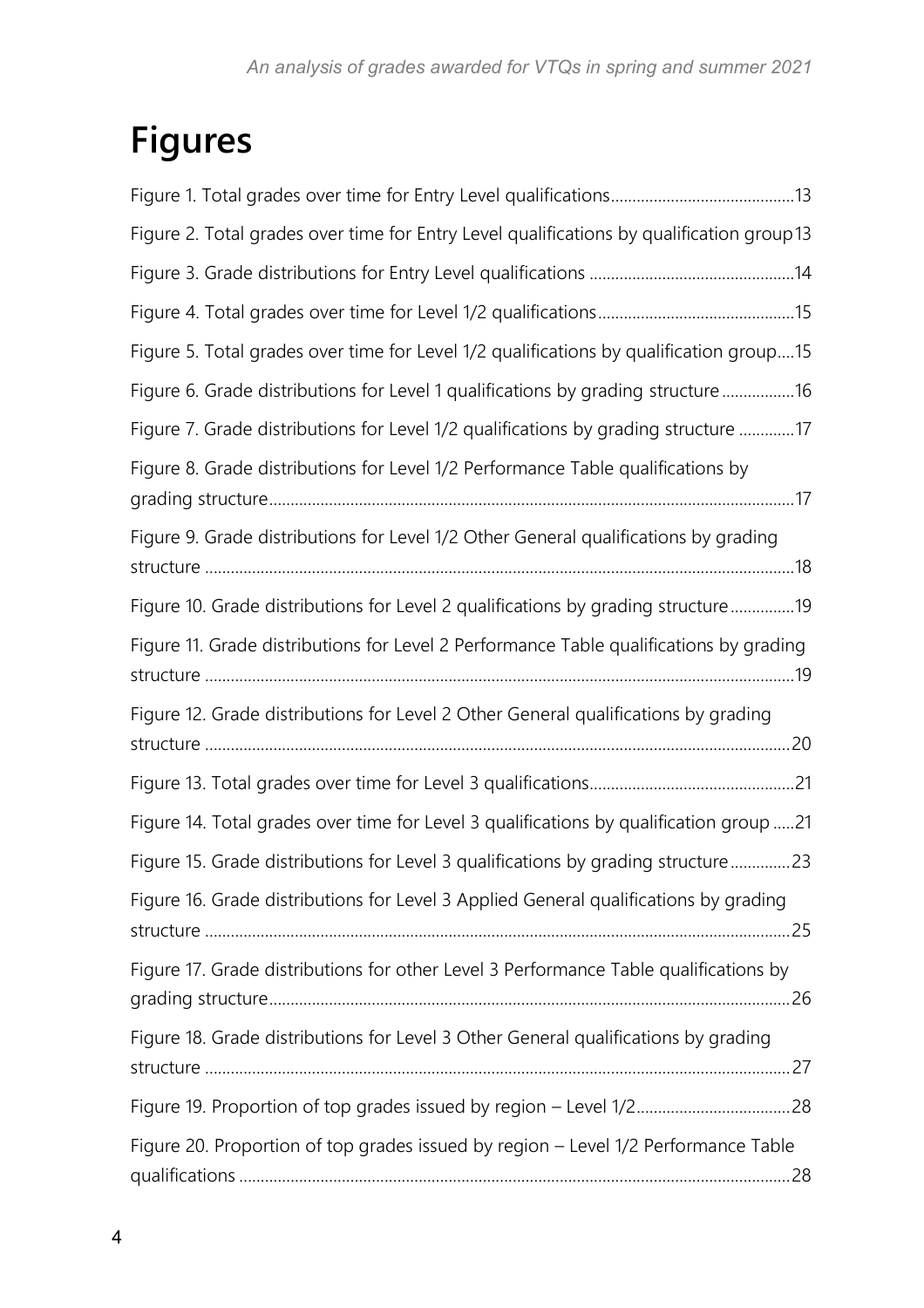| Figure 21. Proportion of top grades issued by region - Level 1/2 Other General   |  |
|----------------------------------------------------------------------------------|--|
|                                                                                  |  |
| Figure 23. Proportion of top grades issued by region – Level 3 Applied General   |  |
| Figure 24. Proportion of top grades issued by region – Level 3 other Performance |  |
| Figure 25. Proportion of top grades issued by region – Level 3 Other General     |  |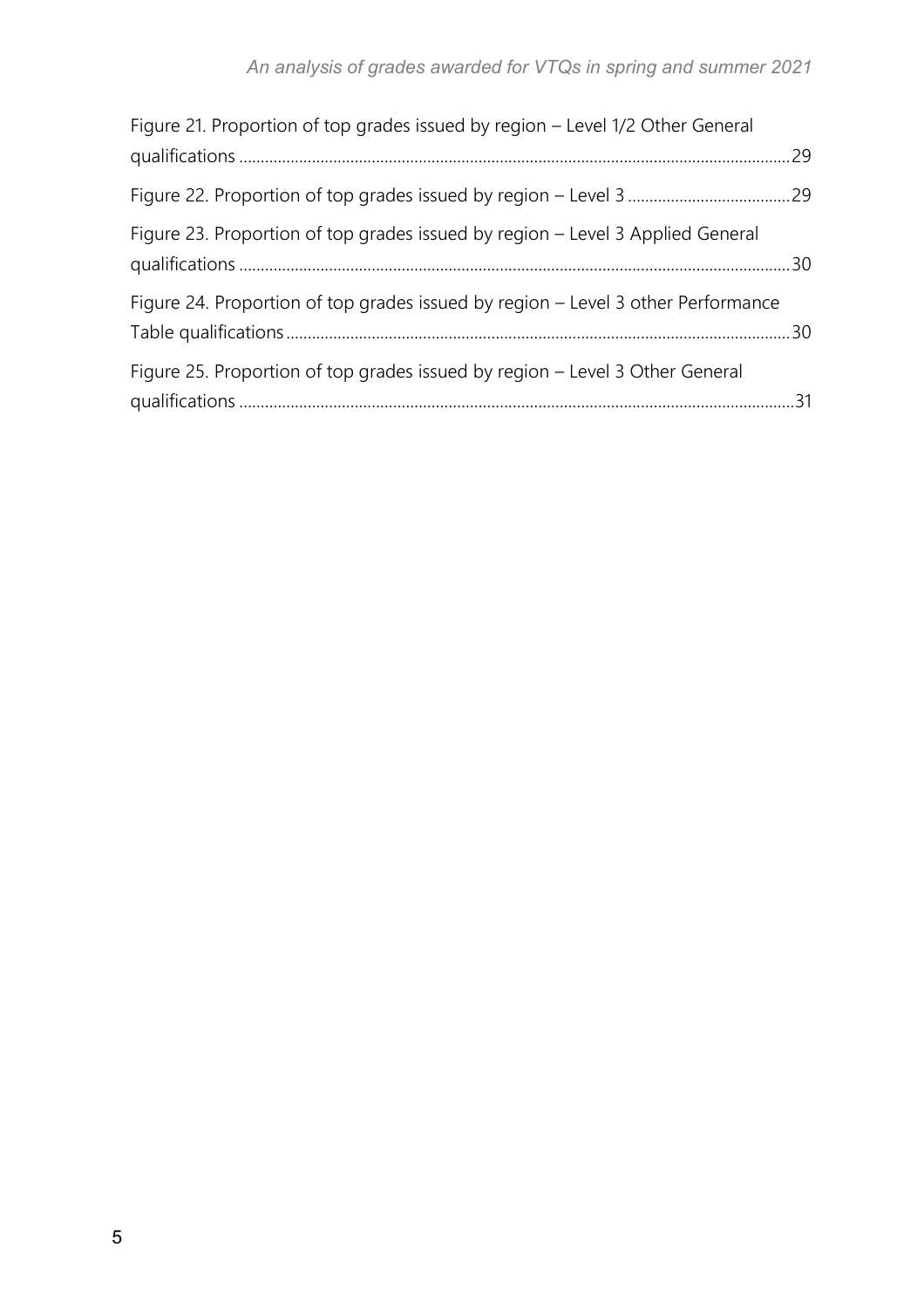### <span id="page-5-0"></span>**Executive summary**

The coronavirus (COVID-19) pandemic has continued to cause disruption to learning and assessments in 2021, as it did in 2020. The purpose of this report is to explore the grades that were awarded in light of these circumstances for a number of Vocational and Technical Qualifications (VTQs): Applied General qualifications and other Performance Table qualifications, Other General qualifications and Functional Skills qualifications, at Entry Level to Level 3.

Data was collected from Awarding Organisations (AOs) on all learners in England awarded a grade this spring and/or summer for exams and other assessments (collectively referred to as 'assessments' in this report) taken between 24 March 2021 and 31 July 2021 (chosen to be consistent with data collected for previous years). Similar data for 2018, 2019, and 2020, that was collected in 2020, is also used for context.

Due to differences in the data collected for VTQs and General Qualifications (GCSEs and A levels), we are not always able to carry out the same analyses. For example, here we were unable to carry out analyses by centre type as we only have data for a single year, and so do not have a baseline to compare against.

Our findings do not suggest that there have been overall large changes in entry behaviour between 2020 and 2021. Those changes which exist largely reflect trends over time, and in several cases, volumes have been increasing over time.

When exploring the distributions of grades awarded across 2018, 2019, 2020 and 2021, the shapes of the distributions in most cases do not seem to have substantially changed this year compared to previous years. Changes exist in the proportions of top grades being issued in 2021 relative to previous years, but the direction and size of these changes vary across different qualification groupings. Two groups of Level 3 Performance Table qualifications (excluding Applied Generals) saw a relatively large increase in the proportion of top grades being awarded, but these were relatively low entry groups. An analysis of regional effects did not suggest that any particular regions had a greater degree of change than any other.

While it is possible that the impact of the pandemic could explain some of these changes, other explanations are equally likely, due to the general variability and diversity of the VTQ sector. The general ability of cohorts of learners might also have changed over time. Thus, while we can report the changes that have occurred at an aggregate level, we are not able to make any claims as to the cause of those changes.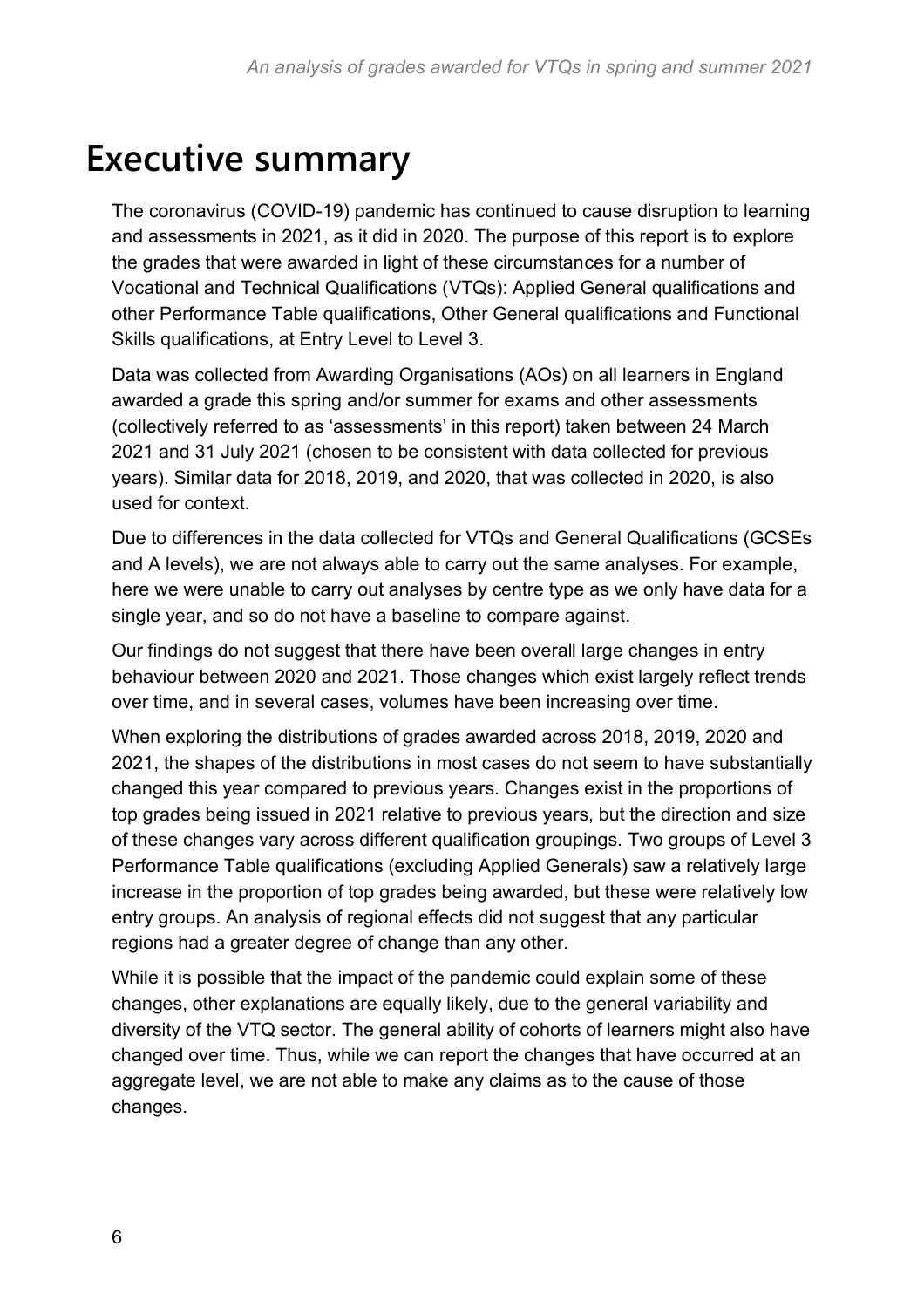### <span id="page-6-0"></span>**Introduction**

### <span id="page-6-1"></span>Purpose

COVID-19 has continued to cause disruption to learning and assessments in 2021, as it did in 2020. Similar to last year, a number of mitigation measures have been put in place in for VTQs. The purpose of this report is to examine the grades that were awarded in light of these circumstances for a number of VTQs.

We specifically focus on VTQs that tend to be used for progression to further or higher education, or for progression straight into employment, at Entry Level to Level 3. These are Applied General qualifications or qualifications otherwise included in the Department for Education's performance tables (listed separately on gov.uk for [key stage 4 qualifications](https://www.gov.uk/government/publications/key-stage-4-qualifications-discount-codes-and-point-scores) and [16 to 18 qualifications,](https://www.gov.uk/government/publications/16-to-19-qualifications-discount-codes-and-point-scores) excluding project qualifications, Advanced Extension Awards, GCSE, AS and A levels), those having a qualification type of 'Other General Qualification', and Functional Skills qualifications.

The focus of this report is the volumes and grade distributions of grades issued for the 2021 VTQ cohort. A separate report has also been published examining [outcomes for VTQ learners with different backgrounds \(including protected](https://www.gov.uk/government/publications/analysis-of-results-vtqs-2021)  [characteristics and socioeconomic status\)](https://www.gov.uk/government/publications/analysis-of-results-vtqs-2021) in 2021. A report covering both these topics, [focussing on 2020 results,](https://www.gov.uk/government/publications/analysis-of-level-3-and-level-4-vtqs-in-spring-and-summer-2020) was published last year.

Equivalent reports have also been published for:

- [summer 2021 results and student-level equalities analyses of GCSE, AS and](https://www.gov.uk/government/publications/analysis-of-results-a-levels-and-gcses-summer-2021)  [A level](https://www.gov.uk/government/publications/analysis-of-results-a-levels-and-gcses-summer-2021)
- [2021 VTQ results equalities analysis](https://www.gov.uk/government/publications/analysis-of-results-vtqs-2021)

### <span id="page-6-2"></span>Background information

This year, due to the ongoing impact of COVID-19 and its disruption to education, it was no longer viable for assessments to go ahead for some VTQs and other general qualifications. We consulted jointly, with the Department for Education, on the alternative arrangements for assessments. The [outcome of this consultation](https://www.gov.uk/government/consultations/consultation-on-alternative-arrangements-for-the-award-of-vtqs-and-other-general-qualifications-in-2021) was announced in February and the [Vocational and technical qualifications Contingency](https://www.gov.uk/government/publications/vocational-and-technical-qualifications-contingency-regulatory-framework)  [Regulatory Framework](https://www.gov.uk/government/publications/vocational-and-technical-qualifications-contingency-regulatory-framework) (VCRF) was subsequently introduced. VTQ qualifications fulfil a range of purposes and the VTQ framework was designed to accommodate this.

Qualifications were divided into 3 main categories: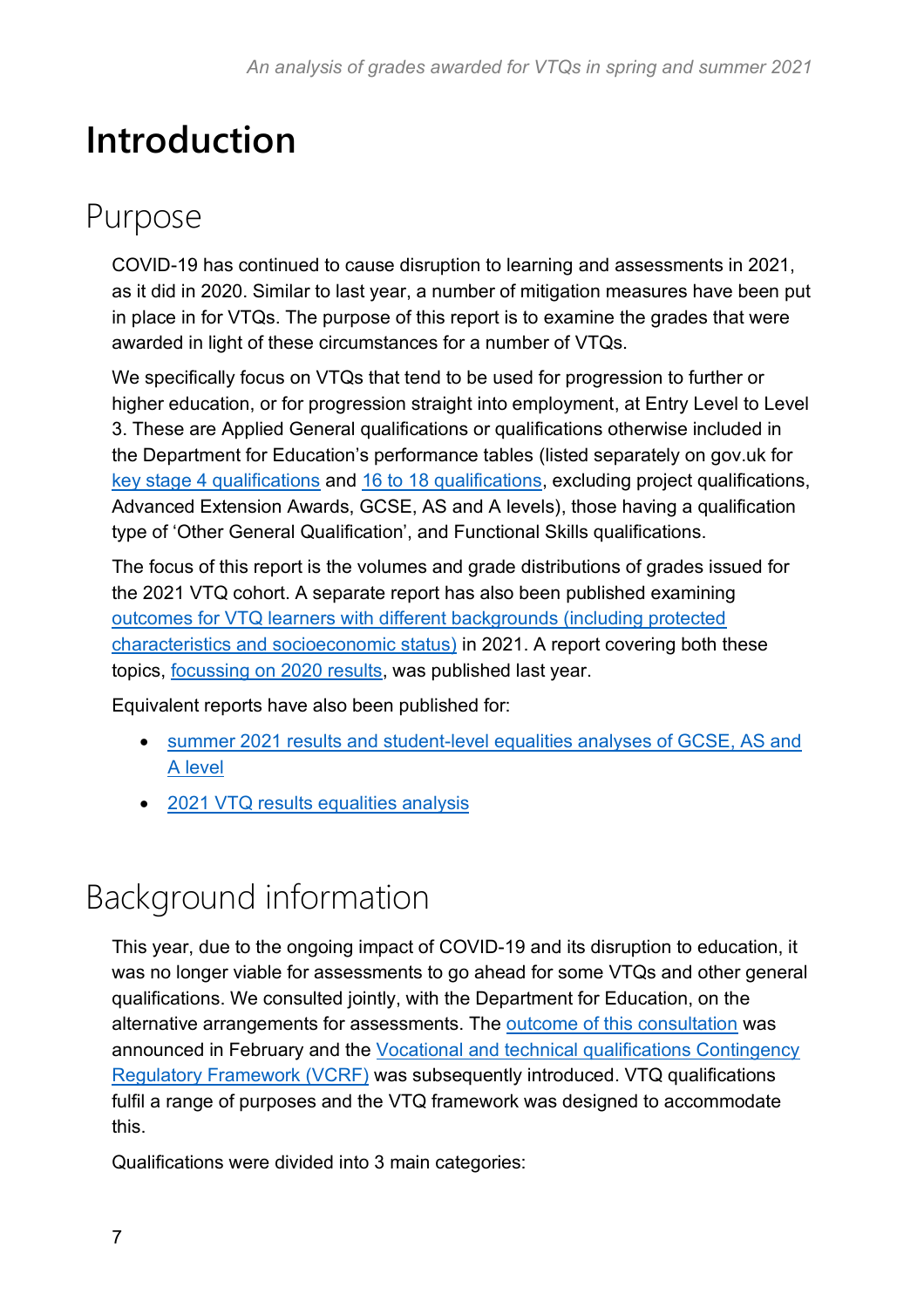- 1. qualifications that require a demonstration of occupational or professional competence or proficiency. Here AOs had to carefully consider putting in place adaptations to assessments. These enabled as many learners as possible to obtain a result, without undermining the validity and reliability for those qualifications
- 2. qualifications that are similar to, or delivered alongside, GCSEs, AS and A level and which are used for progression to further or higher education. It was not viable for exams and other assessments to continue as normal, so results have been decided wholly, or in part, using Teacher Assessed Grades (TAGs)
- 3. other qualifications used for progression but are different from GCSEs, AS and A levels. AOs continued to ensure that exams and assessments were available but TAGs could be used if learners were not able to safely access assessments

#### <span id="page-7-0"></span>Teacher-assessed grades

For those qualifications that have been awarded wholly, or in part, using teacherassessed grades (TAGs), teachers were asked to submit either:

- a qualification-level TAG (like A levels and GCSEs) this was a holistic judgement covering the whole qualification and taking into account completed assessment and a range of additional evidence
- a unit and/or component level TAG this was a judgement of a learner's performance in particular units or components

Vocational qualifications are typically modular and have a high proportion of teacher assessment. Most learners have already completed some assessments, many of which will have been marked and in some cases, moderated earlier in the course. Some learners will have carried forward Centre Assessed Grades, from 2020, for some units or components. In the autumn of 2020, most qualifications were adapted to maximise teaching time. This meant that some assessments were streamlined, for example by removing any elements that were duplicated elsewhere. Some external assessments went ahead in January 2021, although learners could choose to replace their result with a TAG.

TAGs were based on evidence of a learner's achievement, with teachers drawing on a range of different types of appropriate evidence to inform their professional judgement about a learner's result. The evidence used varied depending on the qualification. This may have included: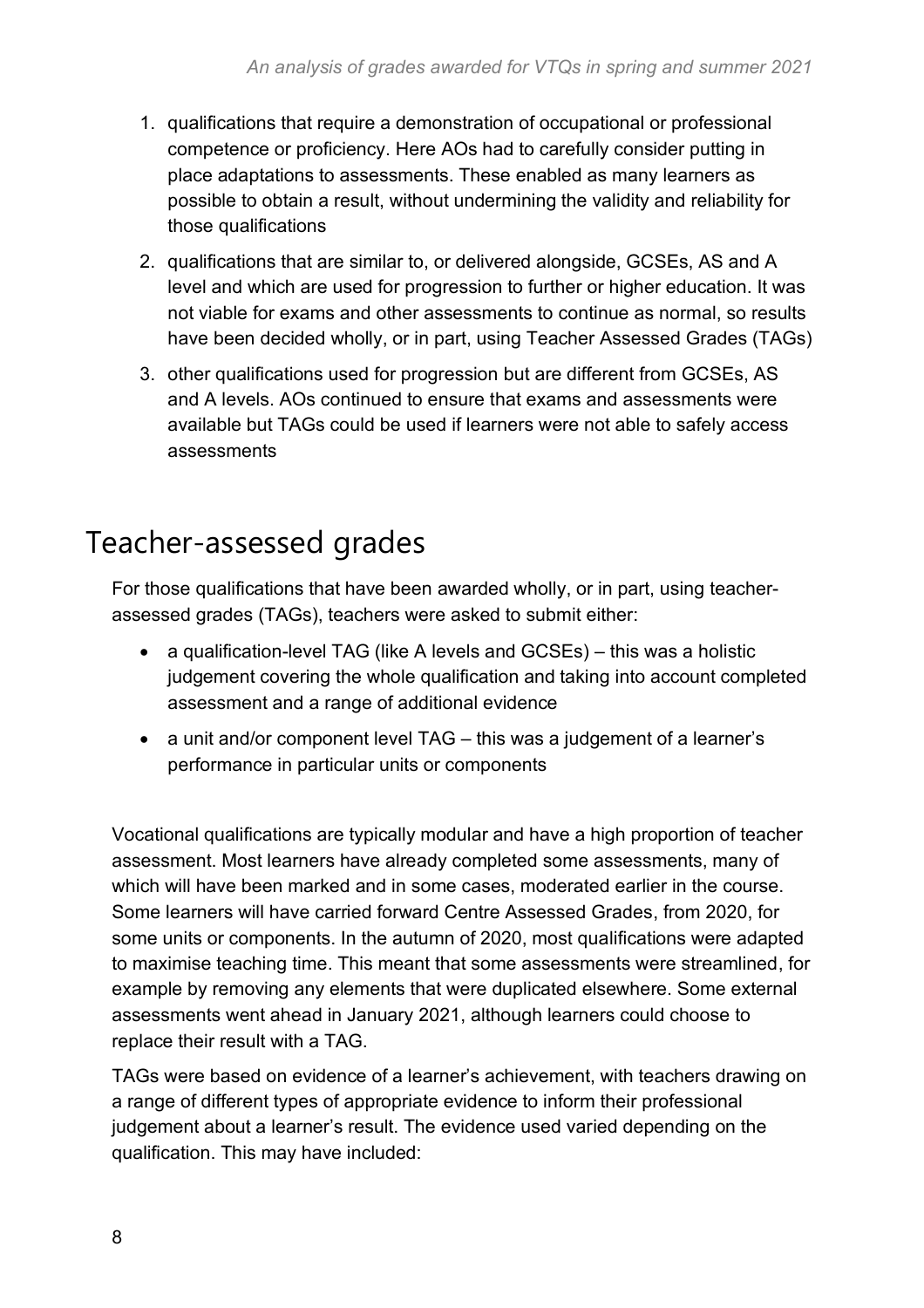- performance on any assessment for the qualification even where it had not been fully completed
- performance on any class or homework assessments and mock exams taken over the course of study
- records of the learner's performance over the course of study in the relevant qualification, for example progress review data, classwork, and participation in practical activities, demonstrations and performances
- any other relevant evidence

#### <span id="page-8-0"></span>Quality assurance of teacher-assessed grades

Teachers or tutors made judgements about their learners' performance using a variety of evidence. These judgements were first quality assured within centres and then by the relevant AO.

We required AOs to ensure each centre had effective arrangements in place to quality assure its TAGs before submitting them to the awarding organisation.

AOs provided guidance to centres on the range of evidence that could be considered in the judgement of a TAG. They advised on the process teachers and tutors should follow when determining TAGs and how to ensure that decisions are consistent.

AOs set out their requirements for centres' internal quality assurance processes and the way in which teachers and tutors should consider the application of reasonable adjustments and special consideration. In all cases, a centre's' quality assurance approach should have included a check of results against previous cohorts who took the assessment for the same qualification in previous years. TAGs should also have been reviewed by other subject teachers and assessors as well as the relevant head of department or head of centre before submission.

Many AOs reviewed centres' quality assurance policies and procedures as part of their quality assurance processes. Others provided policies to centres or adapted their normal verification or moderation processes to provide centres with additional support. Some AOs required centres to complete and return a 'head of centre declaration' when they submitted TAGs to confirm that they had complied with their internal quality assurance arrangements. Others confirmed this through their own monitoring and quality assurance processes.

After TAGs were submitted, AOs conducted their own quality assurance processes. AOs took approaches relevant to their qualifications and the part that TAGs had played in the final result. Some AOs did this through an extension of their normal centre monitoring, some asked centres to provide rationales for any results that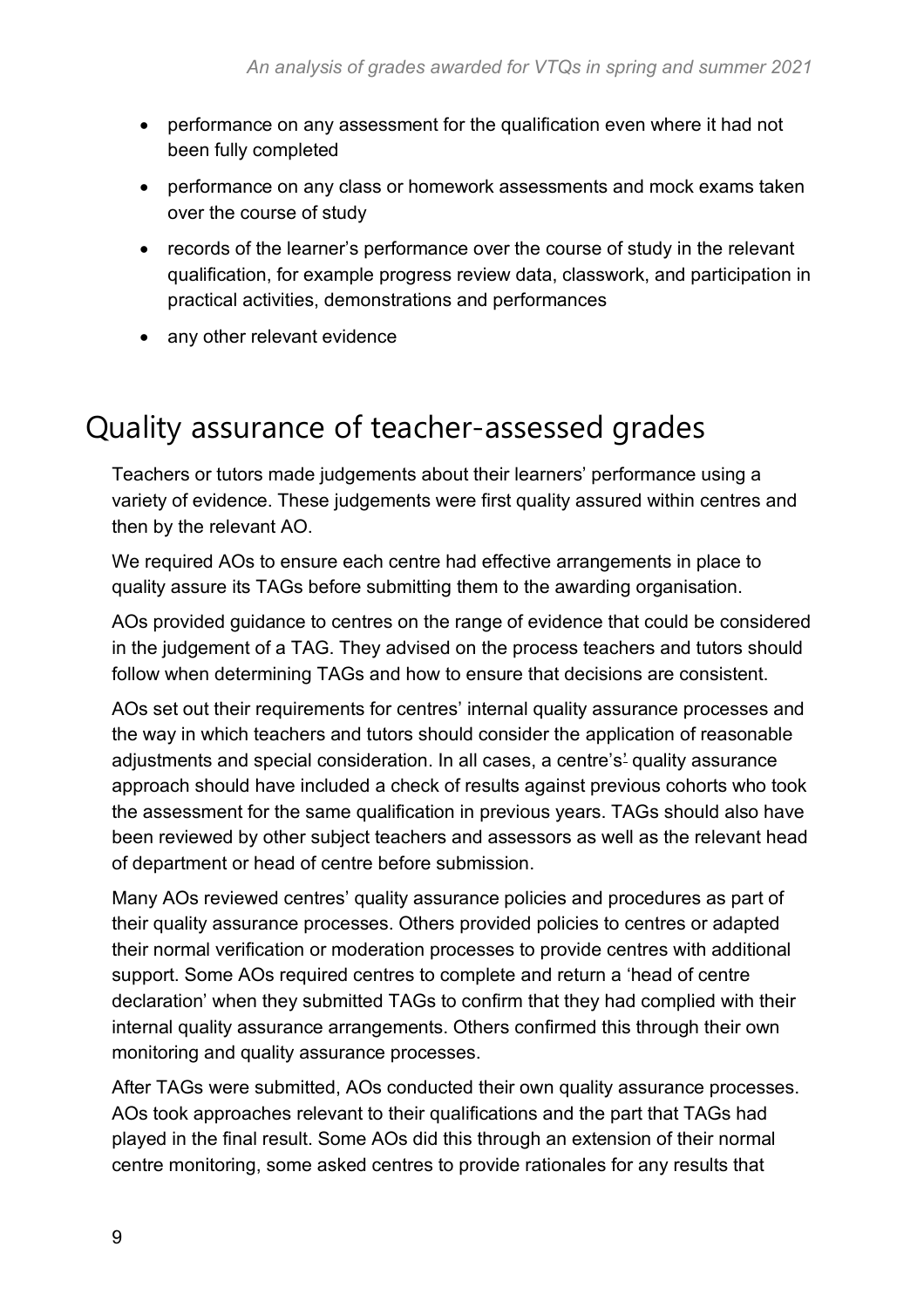looked unusual and also looked at work from centres selected at random. Other AOs looked at a sample of learner evidence, and many conducted a combination of these activities.

#### <span id="page-9-0"></span>Results

Results days for GCSE and A levels have been brought forward and held in the same week (on the 10th and 12th of August, respectively). Results for VTQs used for progression to Further or Higher Education will be issued to students on or before these dates. AOs have put in place arrangements to facilitate this.

#### <span id="page-9-1"></span>Analysis

Our analyses focus on qualifications regulated by Ofqual and include only learners in England. Our results analyses are based on data submitted to Ofqual by awarding organisations around 2 weeks before results are issued. Given this, there is likely to be a small amount of missing data for results that were not processed at that time. This is unlikely to impact on the overall trends, though, and any data that is missing is likely to be missing at random, rather than specifically affecting any individual groups of qualifications.

We have published a VTQ report which examines outcomes for learners with [different protected characteristics and socio-economic status,](https://www.gov.uk/government/publications/analysis-of-results-vtqs-2021) and [2 separate reports](https://www.gov.uk/government/publications/analysis-of-results-a-levels-and-gcses-summer-2021)  [for GCSE, AS and A level](https://www.gov.uk/government/publications/analysis-of-results-a-levels-and-gcses-summer-2021) which focus on results and outcomes for learners with different protected characteristics and socio-economic status.

#### <span id="page-9-2"></span>Data source

For the analyses contained within this report, we used data collected both last year and this year.

Data collected last year (in 2020) included results issued in 2018, 2019, and 2020. For the purposes of the current report, this was primarily used to provide a baseline. The specifics of that data have [been described previously,](https://www.gov.uk/government/publications/analysis-of-level-3-and-level-4-vtqs-in-spring-and-summer-2020) although the details are much the same as described for 2021 below (previous data covered the period of 20 March to 31 July, and the numbers of AOs and qualifications slightly differed).

For 2021 awards, we collected Entry Level to Level 3 data from 35 AOs for 1,067 qualifications (not including any separate routes or pathways within those qualifications) that were an: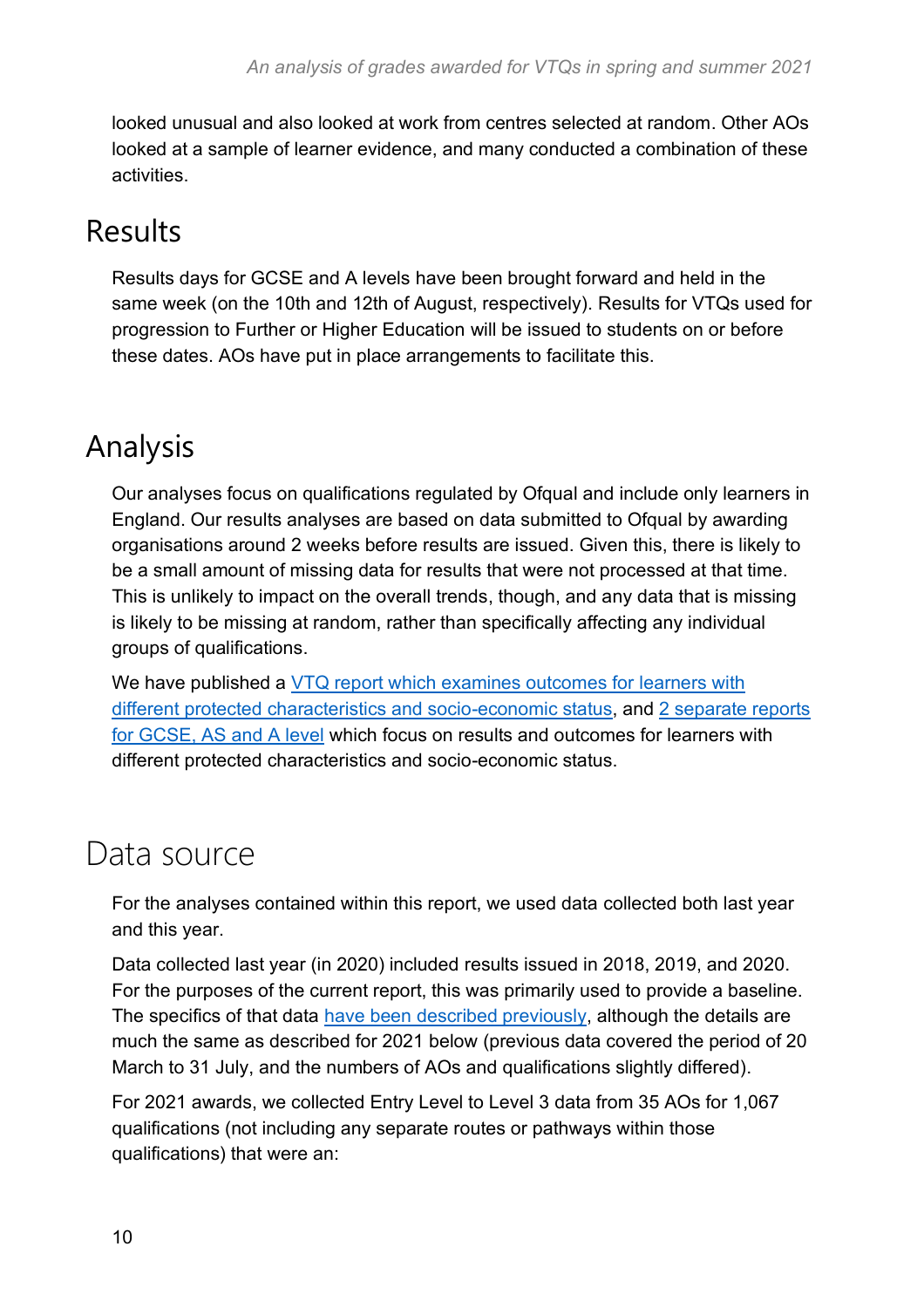- Applied General qualification
- other type of Performance Table qualification, excluding project qualifications, Advanced Extension Awards, GCSE, AS and A levels
- Other General qualification; or a
- Functional Skills qualification

AOs were asked to provide to Ofqual the qualification-level grades awarded to all learners in centres in England who took or would have taken assessments for these qualifications between 24 March 2021 and 31 July 2021. This period of time was chosen to be consistent with data collected for previous years (which was based on the period covered by the [Extraordinary Regulatory Framework \(ERF\).](https://www.gov.uk/government/publications/extraordinary-regulatory-framework-vtq-covid-19-conditions-and-requirements) Where grades had not been fully finalised at the point of data submission, provisional grades were accepted for the purpose of these analyses.

Fail grades have been reported where they were provided to us by AOs. However, it should be noted that not all AOs were able to report fail grades to us as part of this data collection. Results should be interpreted with that in mind.

### <span id="page-10-0"></span>Explanation of the grade distribution graphs

In the sections to follow, graphs are plotted to show changes in volumes over time and to show the distribution of grades that have been issued.

By plotting grade distributions, we can observe whether or not the shape of the distributions look similar in 2021 to previous years, to see whether they have remained broadly stable, and to see whether there have been any changes in the proportions of top grades being issued over time.

We primarily focus on the issuing of top grades, rather than the issuing of passing grades, as the percentage pass rate in our dataset is often close to 100% in all years, due to the fact that fail grades are often not reported in the data (see the [Data](#page-9-2)  [source](#page-9-2) section). The percentages passing reported should therefore be interpreted with this in mind. For the same reason, grade distributions are not plotted for qualifications which use a simple pass or fail grading structure.

Grade distribution graphs throughout this report are only plotted for grading structures relating to 5 or more qualifications and 500 or more total results in 2021. Below these thresholds, we would normally expect less stability in grade distributions over time than for larger groups. It should be noted that even where we do report findings over time, it is challenging to make reliable comparisons for VTQs, where cohorts and qualifications are variable and diverse. VTQs are diverse in nature, and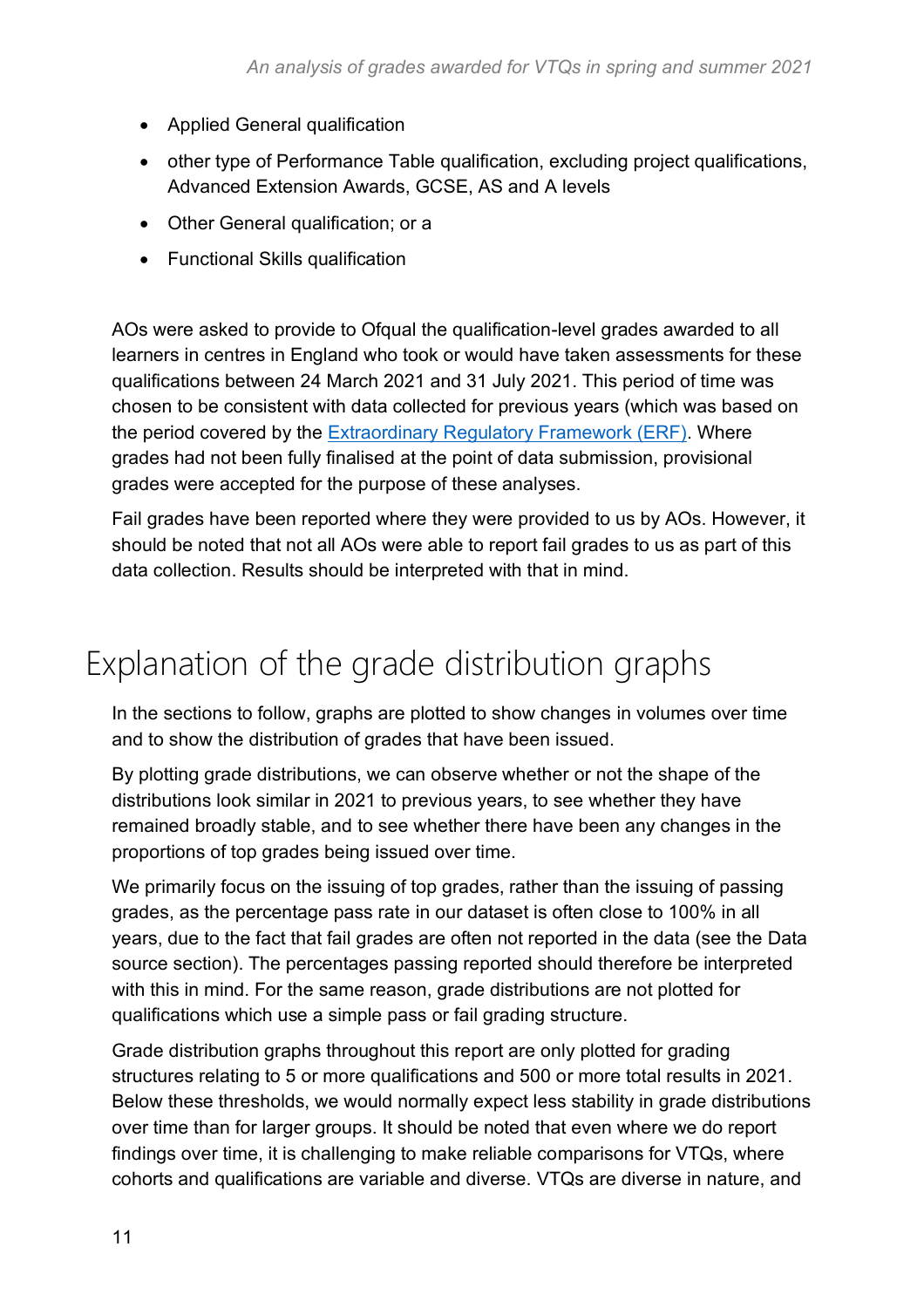cohorts of learners can also vary quite considerably with regards to their numbers, their ages, and the centres and centre types they attend. The general ability of cohorts of learners might also have changed over time. As a result of these differences, which can vary over time, we cannot state with any degree of certainty what the cause of any changes in the distributions might be, as they could be caused by any number of factors.

Qualifications are combined according to Level and grading structure only. The qualifications included in each grouping might vary in a number of other ways, including by size and types of assessment. The intention behind the groupings used is to summarise the results at an aggregate level, but consistency within groups should not be assumed.

Unlike in GCSEs and A levels, where the top grade can either be a 9 (in reformed GCSEs) or an A\* (in A levels), a large number of different grading structures are used in the VTQ sector, particularly for the Level 1 to Level 3 qualifications included in this report. We have therefore produced separate plots for each of these different structures. For example, some VTQs are graded on 1 to 7 scale, others are graded Pass to Distinction\*. For this reason, comparisons with GCSEs and A levels are also difficult.

Also, unlike for the equivalent report on General Qualifications, we do not present analyses of centre types. This is because our dataset only includes centre type classifications for 2021, meaning we have no baseline to compare against. Some additional analysis by region is, however, presented towards the end of the report.

## <span id="page-11-0"></span>**Entry level qualifications**

Although our dataset contained outcomes related to a specific period of time in the year (24 March to 31 July in 2021), many Entry Level qualifications are internally assessed and so delivered on demand, meaning they can be taken at any point in the year. Results should be interpreted with that in mind.

When considered at the aggregate level [\(Figure 1\)](#page-12-0), one can see a decrease over time, with relatively larger dip in volumes between 2019 and 2020. This dip is due to a decrease in volumes between 2019 and 2020 in Other General qualifications, which returned to 2019 levels in 2021 [\(Figure 2\)](#page-12-1). For Functional Skills qualifications (also [Figure 2\)](#page-12-1), there has been a steady decrease over time.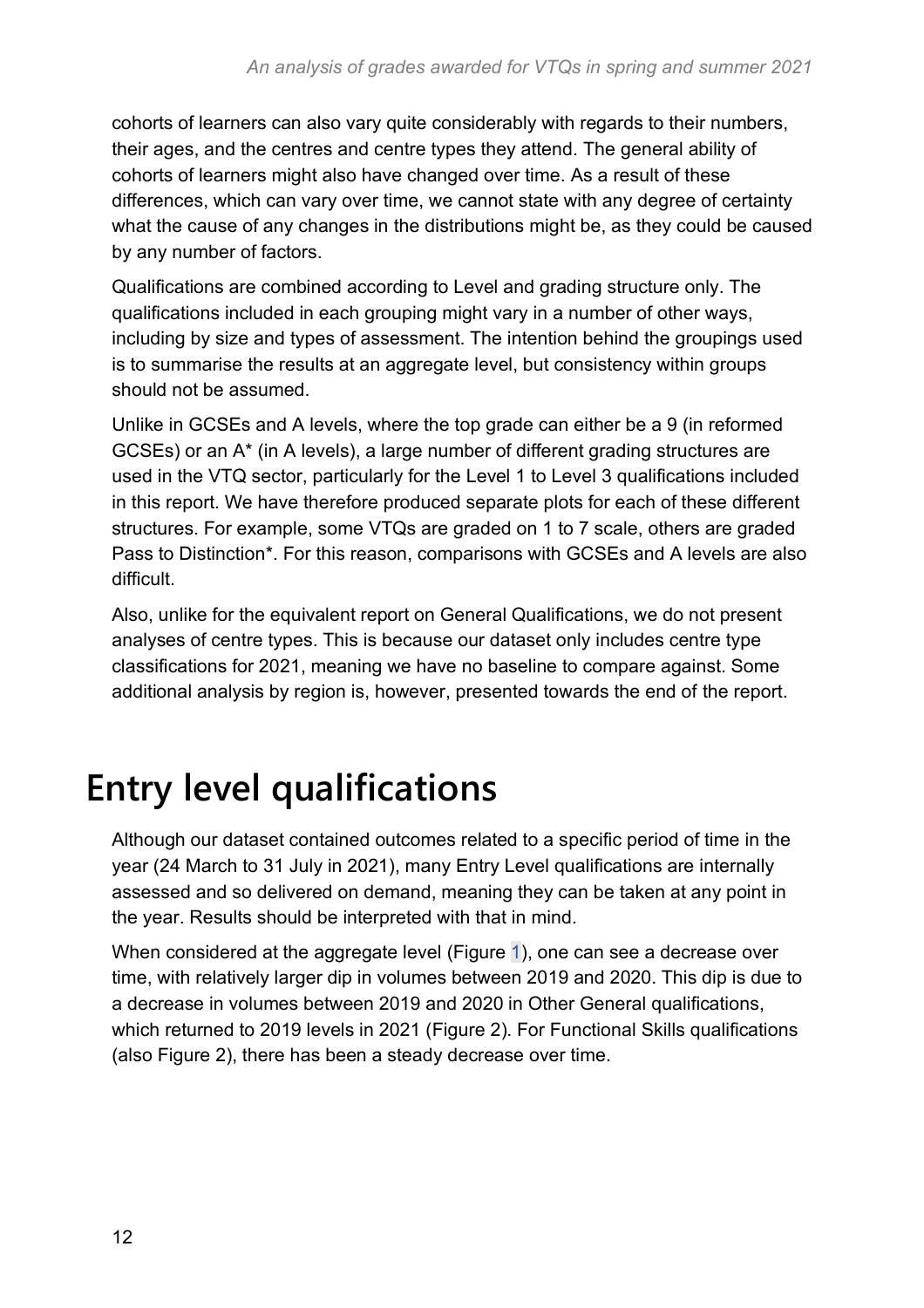

<span id="page-12-0"></span>Figure 1. Total grades over time for Entry Level qualifications



<span id="page-12-1"></span>Figure 2. Total grades over time for Entry Level qualifications by qualification group

[Figure 3](#page-13-1) shows the grade distributions for Entry Level qualifications. The distribution has remained fairly stable over time, although the proportion of 'Entry 3' grades has steadily decreased over time. All qualifications included in [Figure 3](#page-13-1) were Other General qualifications, so further breakdowns are not given.

As noted previously, qualifications using a simple pass or fail grading structure are not included here, meaning that only qualifications using an Entry 1, Entry 2, Entry 3 grading structure are plotted, which includes 24% of the total entry size at Entry Level for 2021.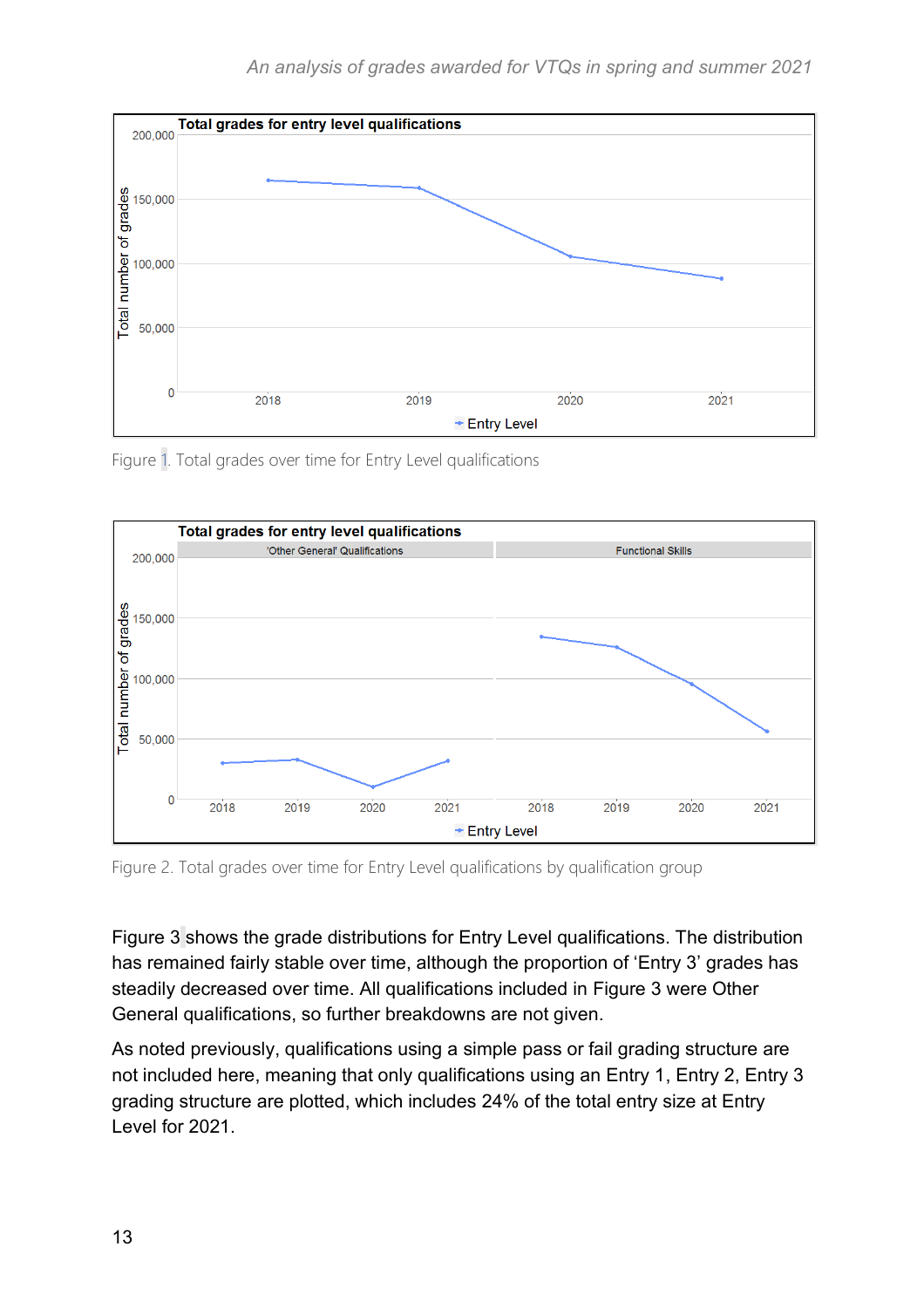

<span id="page-13-1"></span>Figure 3. Grade distributions for Entry Level qualifications

Note: The numbers of qualifications and results given in the text boxes relate to 2021 only. Numbers of results have been rounded to the nearest 5.

### <span id="page-13-0"></span>**Level 1, Level 1/2, Level 2 qualifications**

In this section, we include all qualifications included in this analysis at Level 1, Level 1/2, and Level 2. 'Level 1/2' qualifications are those that can be awarded at either Level 1 or Level 2. Due to their related nature, we shall discuss all these qualifications together, but they are presented separately in the charts to avoid combining results from different levels.

Overall, as shown in [Figure 4,](#page-14-0) the total number of grades issued for Level 1 and Level 2 qualifications has steadily decreased over time. For Level 1/2 qualifications, there has been an increase over the past 4 years, with the difference between 2020 and 2021 being smaller than before.

When looking at a breakdown by qualification groups [\(Figure 5\)](#page-14-1), the decrease in Level 1 and Level 2 qualifications seems primarily due to a decrease in Functional Skills qualifications at those levels. A rise in volumes for Performance Table qualifications explained the rise in Level 1/2 qualifications. Volumes for Other General qualifications not in performance tables have remained stable across each level.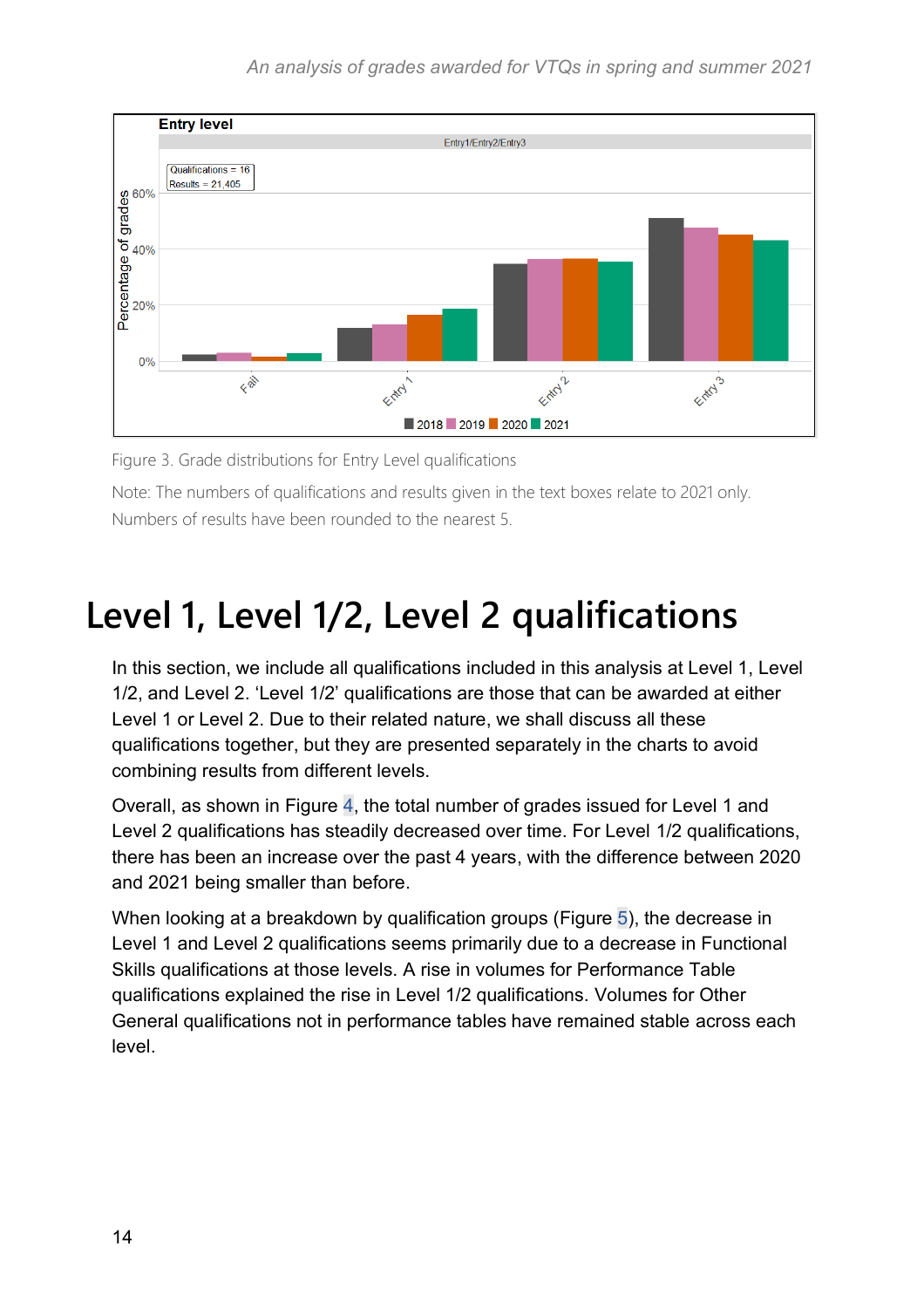

<span id="page-14-0"></span>Figure 4. Total grades over time for Level 1, Level 1/2, and Level 2 qualifications



<span id="page-14-1"></span>Figure 5. Total grades over time for Level 1, Level 1/2, and Level 2 qualifications by qualification group

When looking at the grade distributions for Level 1 qualifications overall [\(Figure 6\)](#page-15-0), the proportion of top grades being issued has decreased. For Pass to Distinction\* qualifications, which has a relatively small entry, this appears to be following a trend from 2019, whereas for Pass to Distinction qualifications, this appears to be unique to 2021. All qualifications included in [Figure 6](#page-15-0) were Other General qualifications.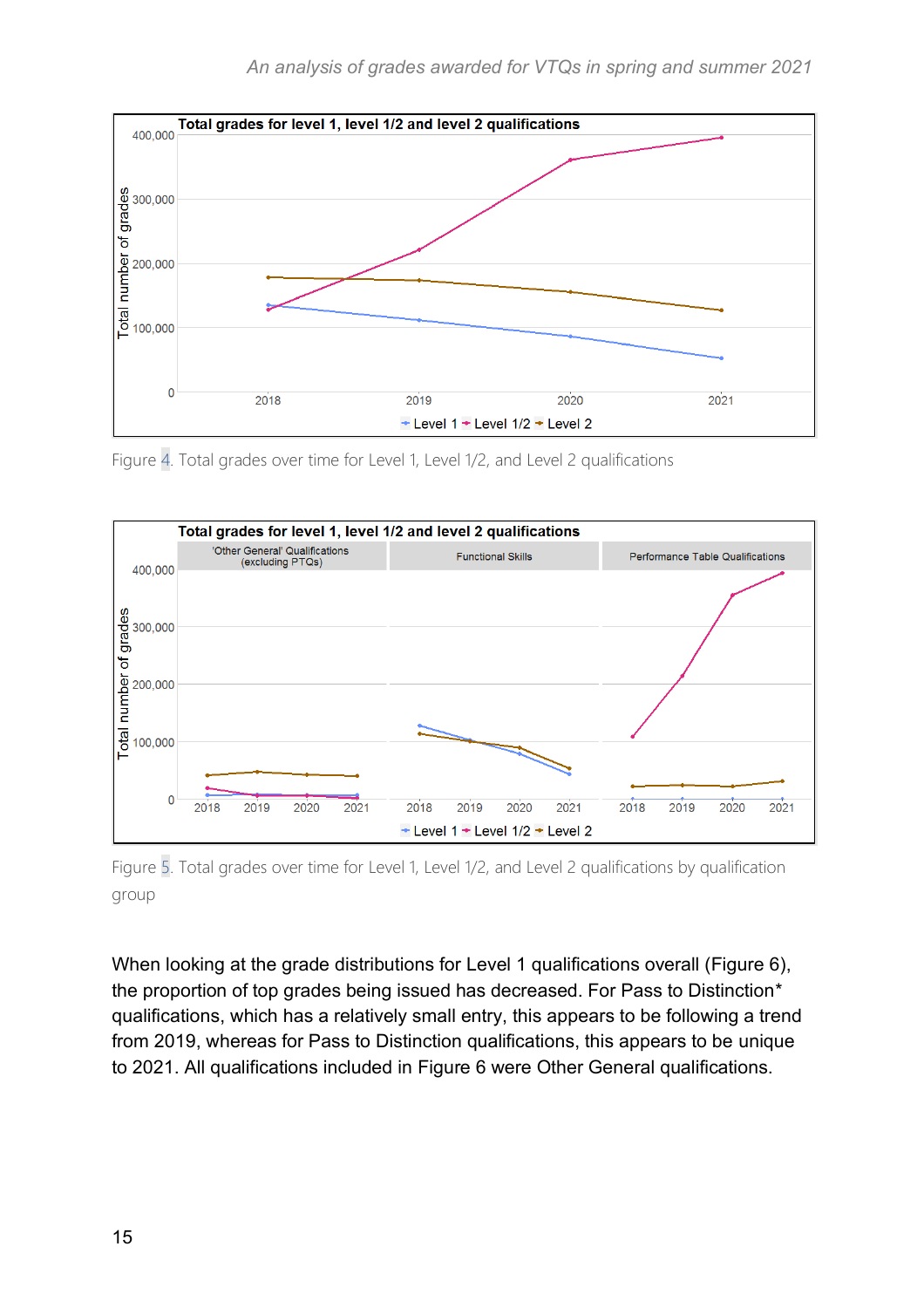

<span id="page-15-0"></span>Figure 6. Grade distributions for Level 1 qualifications by grading structure Note: The numbers of qualifications and results given in the text boxes relate to 2021 only. Numbers of results have been rounded to the nearest 5.

For Level 1/2 qualifications [\(Figure 7\)](#page-16-0), the 2 grading structures with the highest number of results also showed a decrease in the number of top grades being issued, which in both cases followed a rise between 2019 and 2020. Overall, the proportion of Level 2 Passes (including higher grades) in these qualifications, however, remained relatively stable. Aside from these points, it is again notable that the general shape of the distributions has remained relatively stable over time.

Most of the qualifications in this subset were Performance Table qualifications, so the same trends apply for those qualifications included in [Figure 8.](#page-16-1)

For Level 1/2 Other General qualifications not in performance tables [\(Figure 9\)](#page-17-0), there has been an increase in the proportion of top grades being awarded between 2019 and 2021. It is worth noting that this is very small subset of qualifications.

Any changes in Level 1/2 qualifications over time should be interpreted in the context of the relatively large changes in entry size over time given in [Figure 4](#page-14-0) and [Figure 5.](#page-14-1)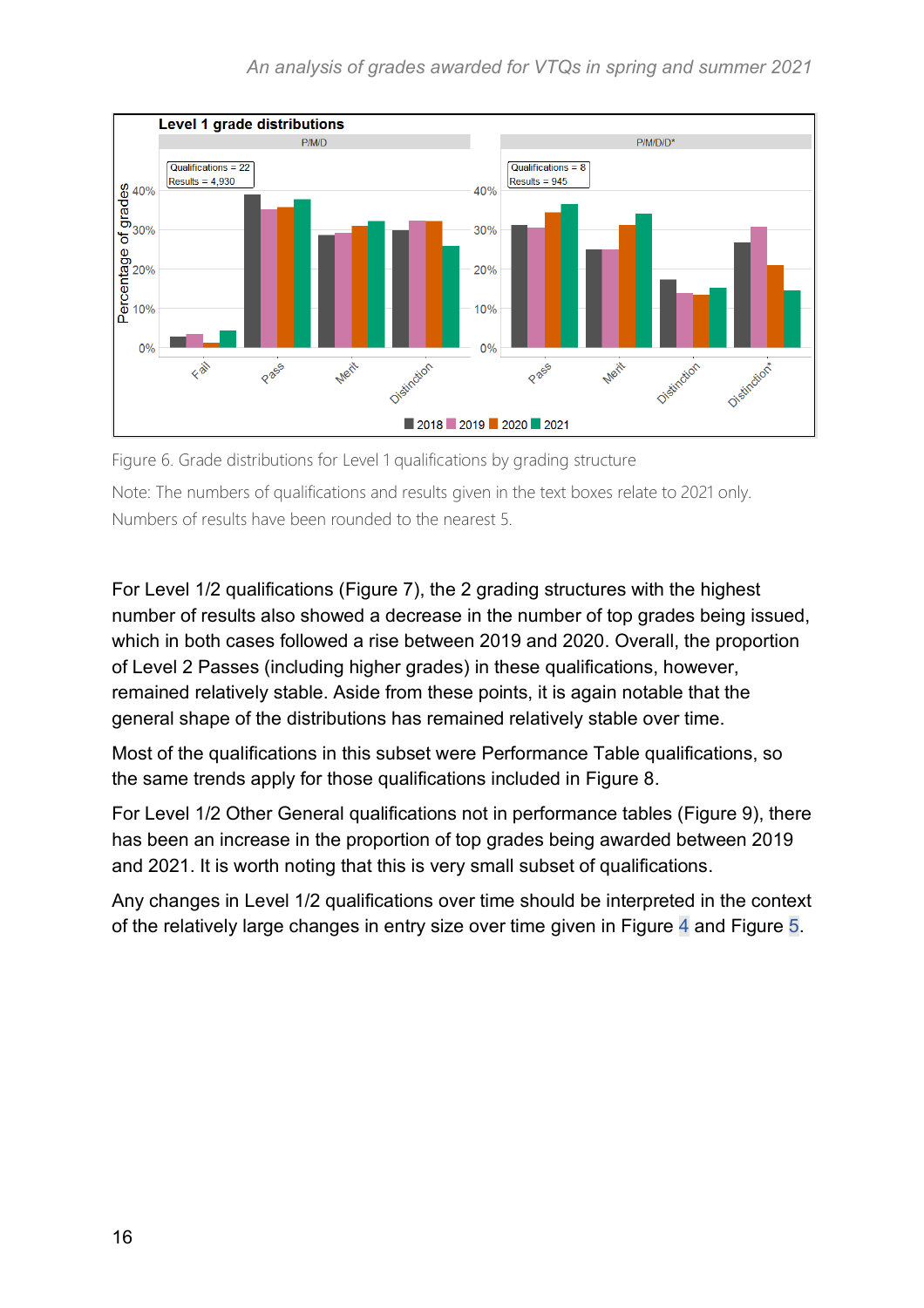

<span id="page-16-0"></span>Figure 7. Grade distributions for Level 1/2 qualifications by grading structure

Note: The numbers of qualifications and results given in the text boxes relate to 2021 only. Numbers of results have been rounded to the nearest 5.



<span id="page-16-1"></span>Figure 8. Grade distributions for Level 1/2 Performance Table qualifications by grading structure Note: The numbers of qualifications and results given in the text boxes relate to 2021 only. Numbers of results have been rounded to the nearest 5.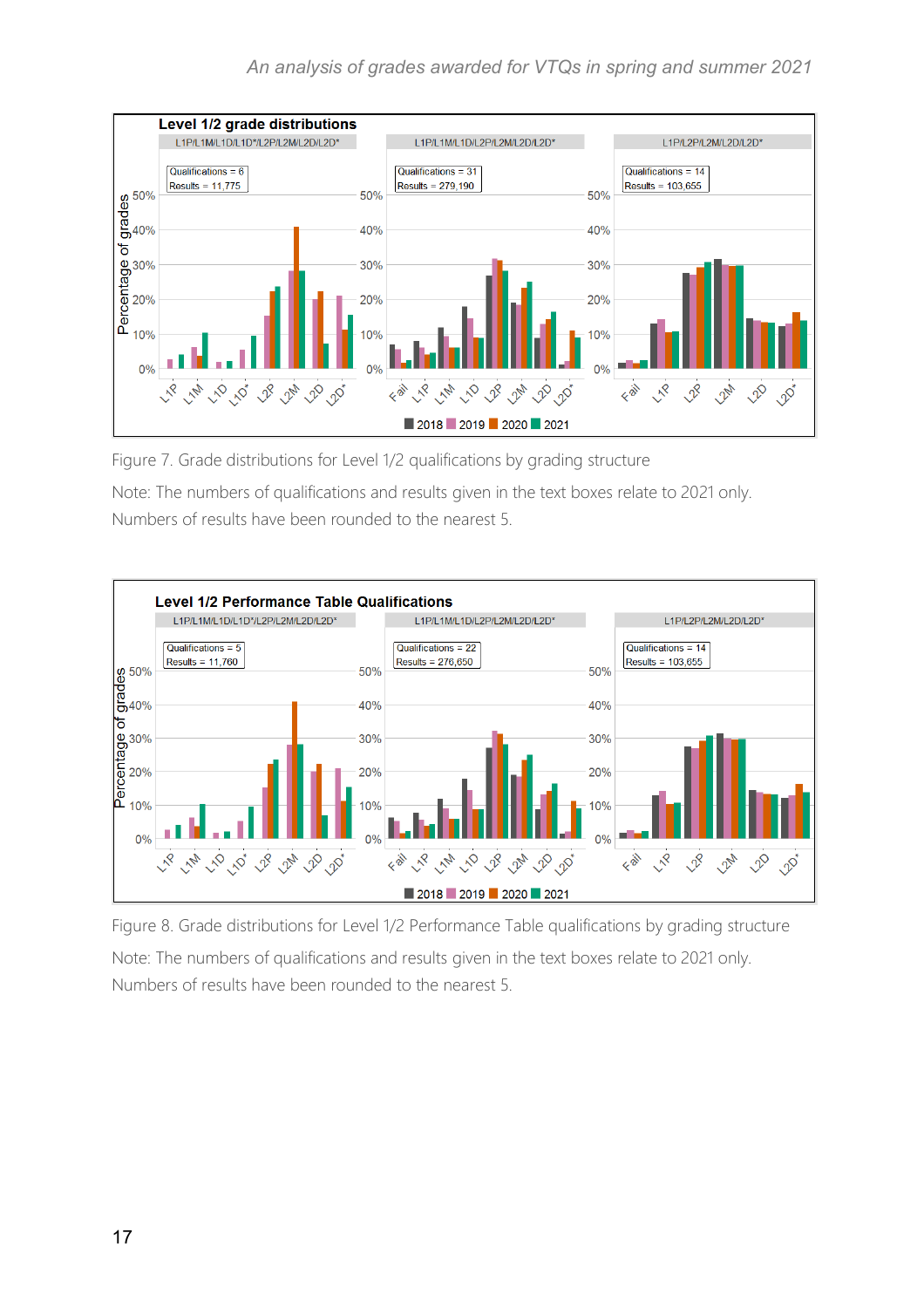

<span id="page-17-0"></span>Figure 9. Grade distributions for Level 1/2 Other General qualifications by grading structure Note: The numbers of qualifications and results given in the text boxes relate to 2021 only. Numbers of results have been rounded to the nearest 5.

For Level 2 qualifications [\(Figure 10\)](#page-18-0), the general shape of the distributions has again not substantially changed. In the 2 largest groups of qualifications – those using a Pass to Distinction scale and those using a Pass to Distinction\* scale – the proportion of top grades increased between 2020 and 2021, with that increase being larger for the former than the latter. These same trends are also evident for Level 2 Performance Table qualifications [\(Figure 11\)](#page-18-1). For Other General qualifications [\(Figure 12\)](#page-19-1), there was a slight decrease in proportions of top grades for Pass to Distinction\* qualifications.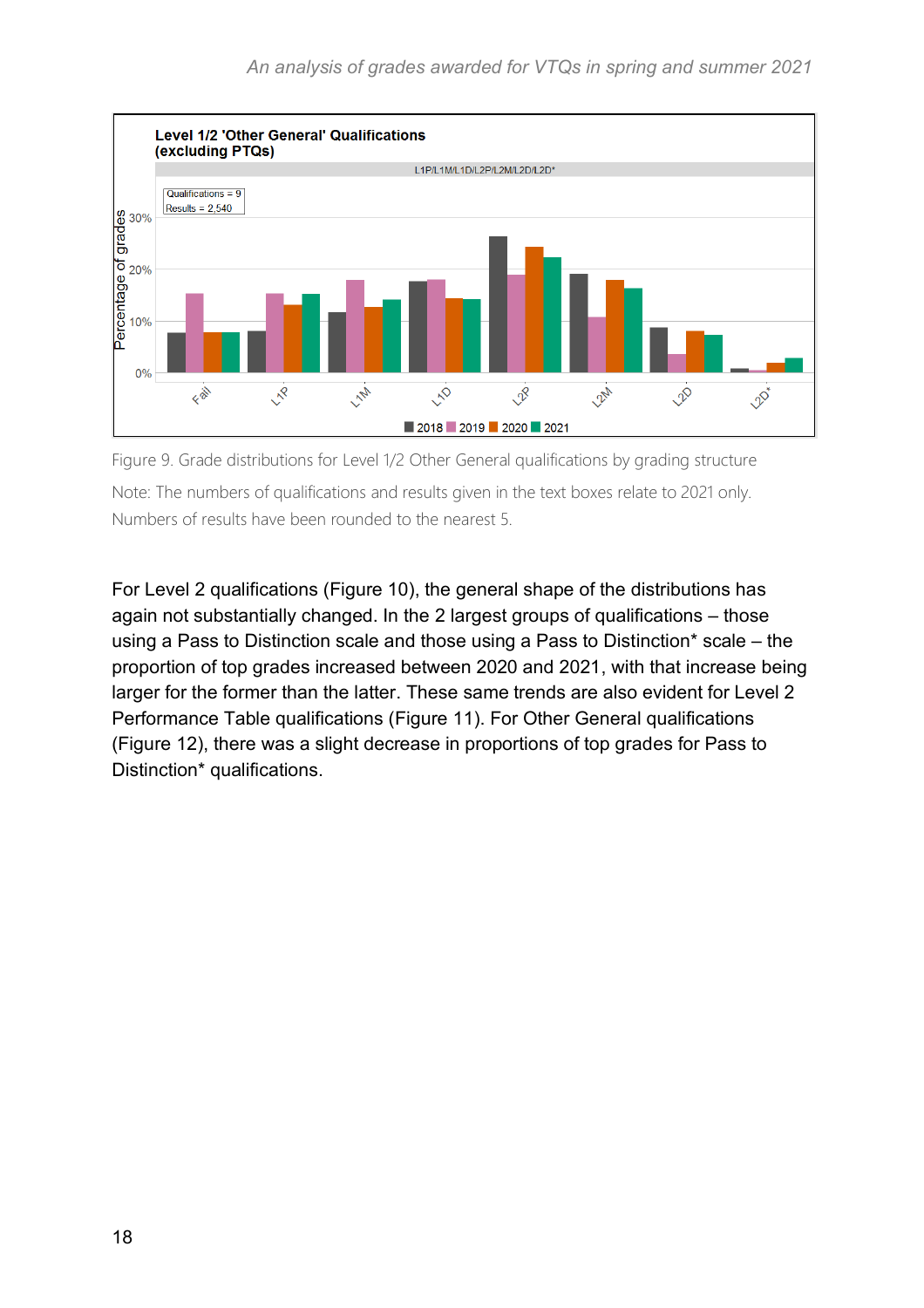

<span id="page-18-0"></span>Figure 10. Grade distributions for Level 2 qualifications by grading structure

Note: The numbers of qualifications and results given in the text boxes relate to 2021 only. Numbers of results have been rounded to the nearest 5.



<span id="page-18-1"></span>Figure 11. Grade distributions for Level 2 Performance Table qualifications by grading structure Note: The numbers of qualifications and results given in the text boxes relate to 2021 only. Numbers of results have been rounded to the nearest 5.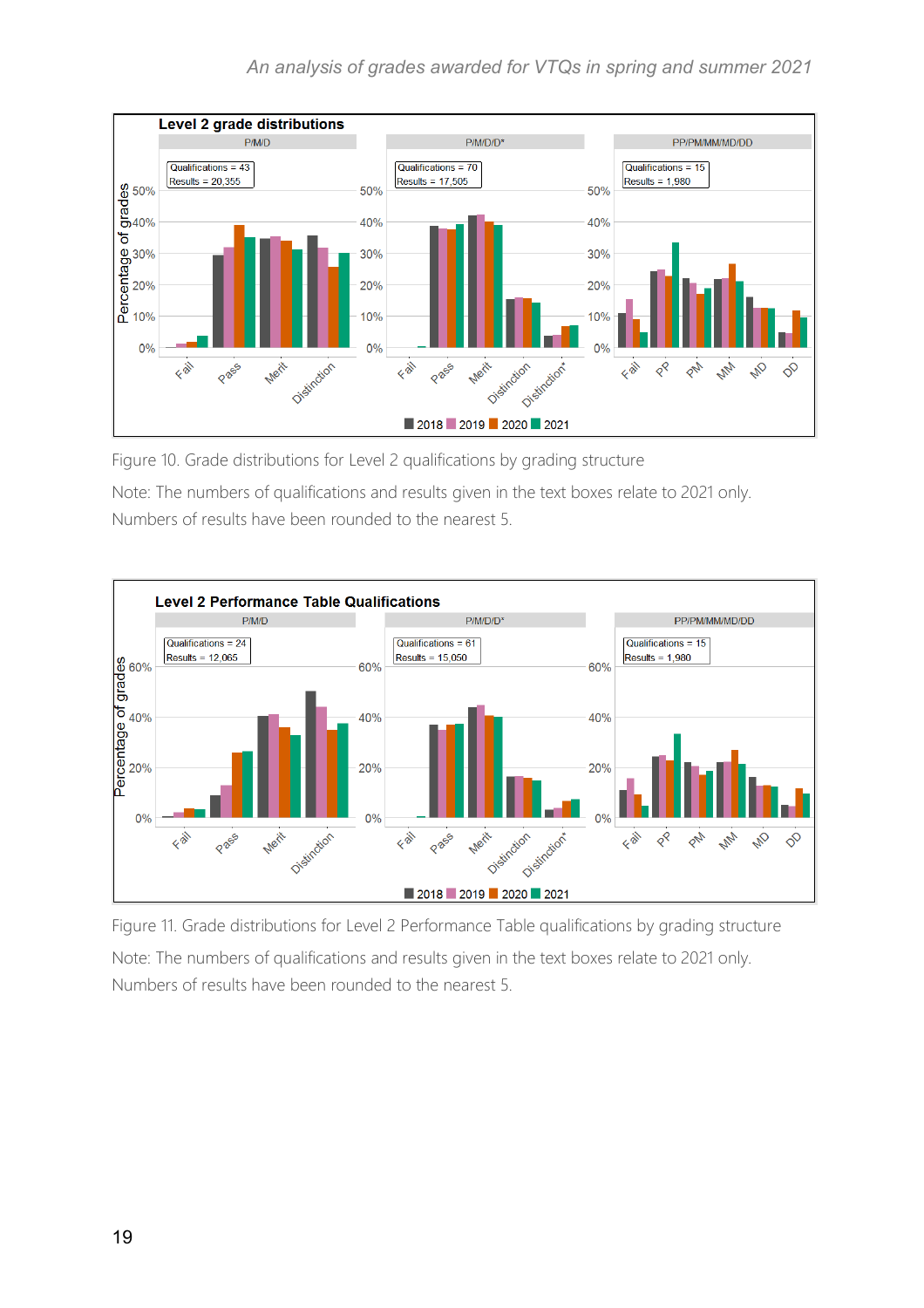

<span id="page-19-1"></span>Figure 12. Grade distributions for Level 2 Other General qualifications by grading structure Note: The numbers of qualifications and results given in the text boxes relate to 2021 only. Numbers of results have been rounded to the nearest 5.

### <span id="page-19-0"></span>**Level 3 qualifications**

Total volumes for Level 3 qualifications are shown in [Figure 13.](#page-20-0) Here, there has been a rise in volumes over time, increasingly so in 2021 relative to 2020, which is primarily due to a rise in entries for Applied General qualifications [\(Figure 14;](#page-20-1) including some BTECs, Cambridge Technicals, and others). Numbers for other Performance Table qualifications have returned to 2019 levels, and numbers for Other General qualifications not in performance tables have remained relatively stable over time.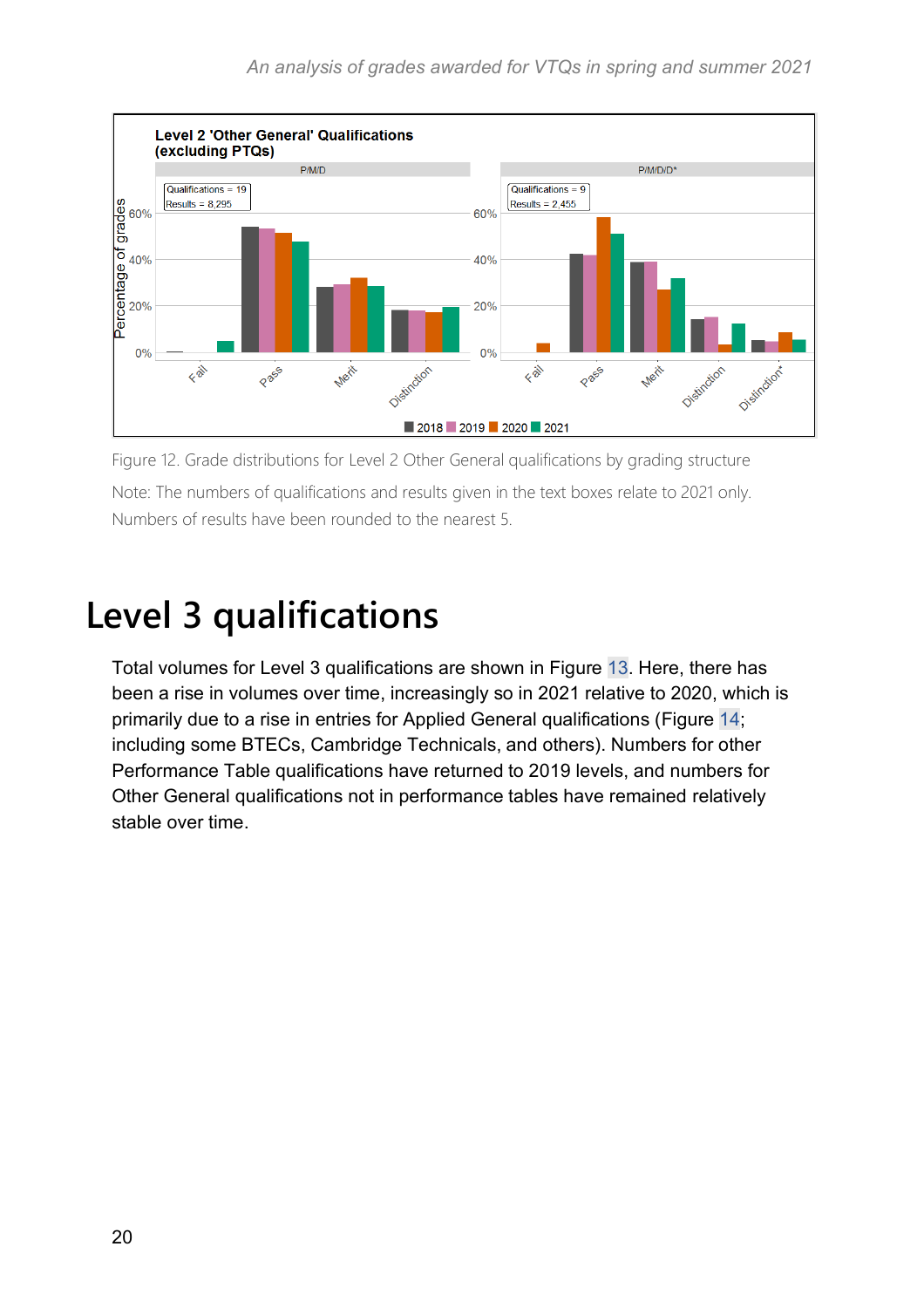

<span id="page-20-0"></span>Figure 13. Total grades over time for Level 3 qualifications



<span id="page-20-1"></span>Figure 14. Total grades over time for Level 3 qualifications by qualification group

A greater range of grading structures are used in the Level 3 qualifications included in our sample, compared to Entry Level and Level 1, 1/2, and Level 2. As [Figure 15](#page-22-0) shows, the general shape of the distributions has not substantially changed over time, suggesting a general level of stability over time.

Like at Level 1/2, the picture is rather mixed with regards to the proportions of top grades being issued. In several larger groups of qualifications (for example, Pass to Distinction and double and triple-letter grade scales: PP to D\*D\* and PPP to D\*D\*D\*), these proportions have increased. However, in the largest group (Pass to Distinction\*), the proportion of top grades has decreased. For qualifications with the grades scale P3 to D1, there has been a relatively large increase in the proportion of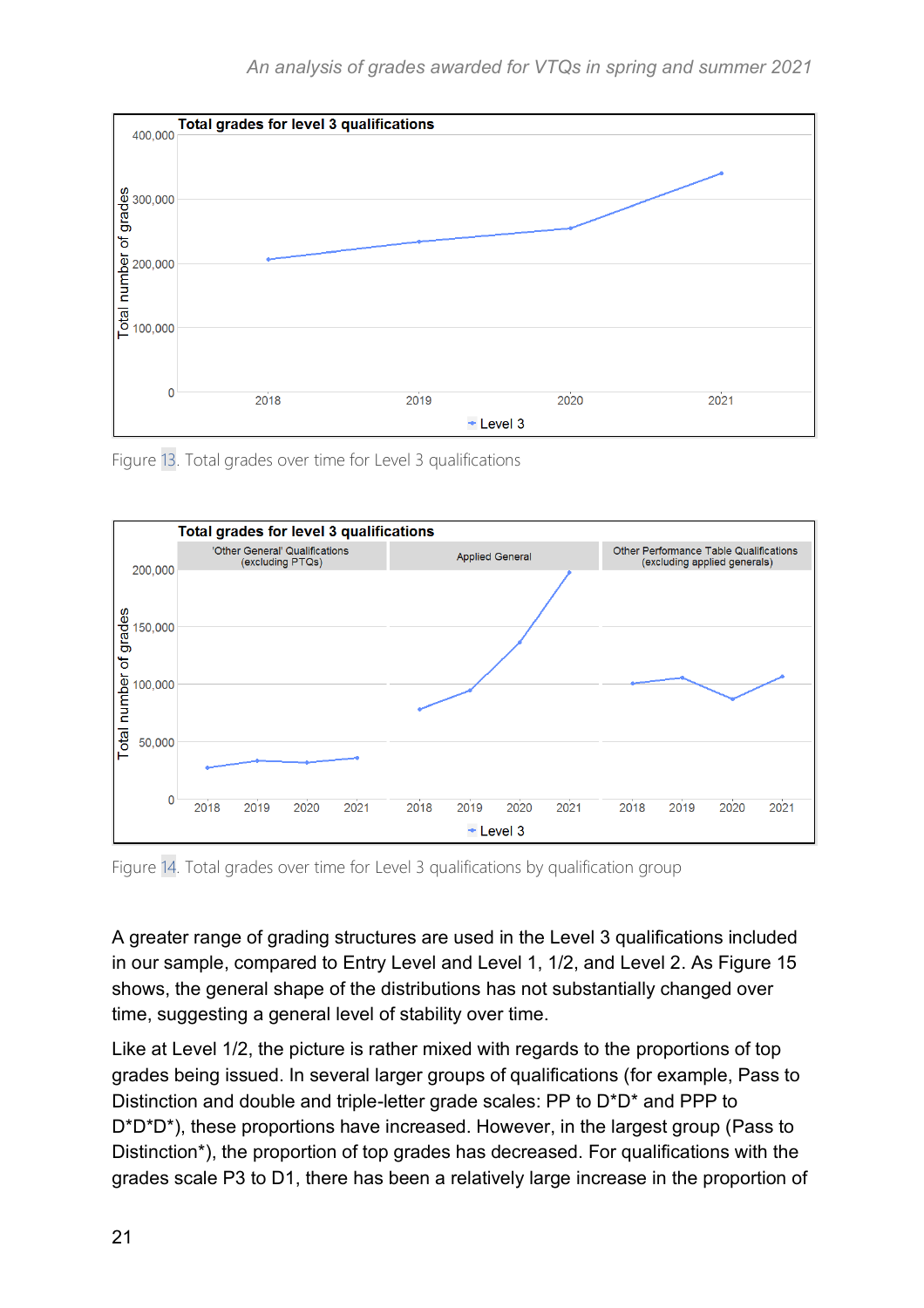top grades issued in 2021 compared to previous years. However, this is a small group of qualifications, with a relatively small number of results (6,565 results out of a total of over 340,000 at Level 3).

The same trends are reflected in Applied General qualifications [\(Figure 16\)](#page-24-0), whereby the largest group (Pass to Distinction\*) saw a slight decrease in the proportion of top grades being awarded, but qualifications using other grading structures saw an overall rise in these proportions.

Similar trends overall were also seen for Other Performance table qualifications excluding Applied Generals [\(Figure 17\)](#page-25-0), although some other grading structures also saw decreases in proportions of top grades. The P3 to D1 group again had an increase in the proportion of top grades as described above. The Pass to Distinction group also had a relatively large increase but was again a relatively small group compared to the Level 3 entry size overall.

Both grading structures used for Level 3 Other General qualifications not included in performance tables saw an increase in the proportion of top grades being awarded [\(Figure 18\)](#page-26-1).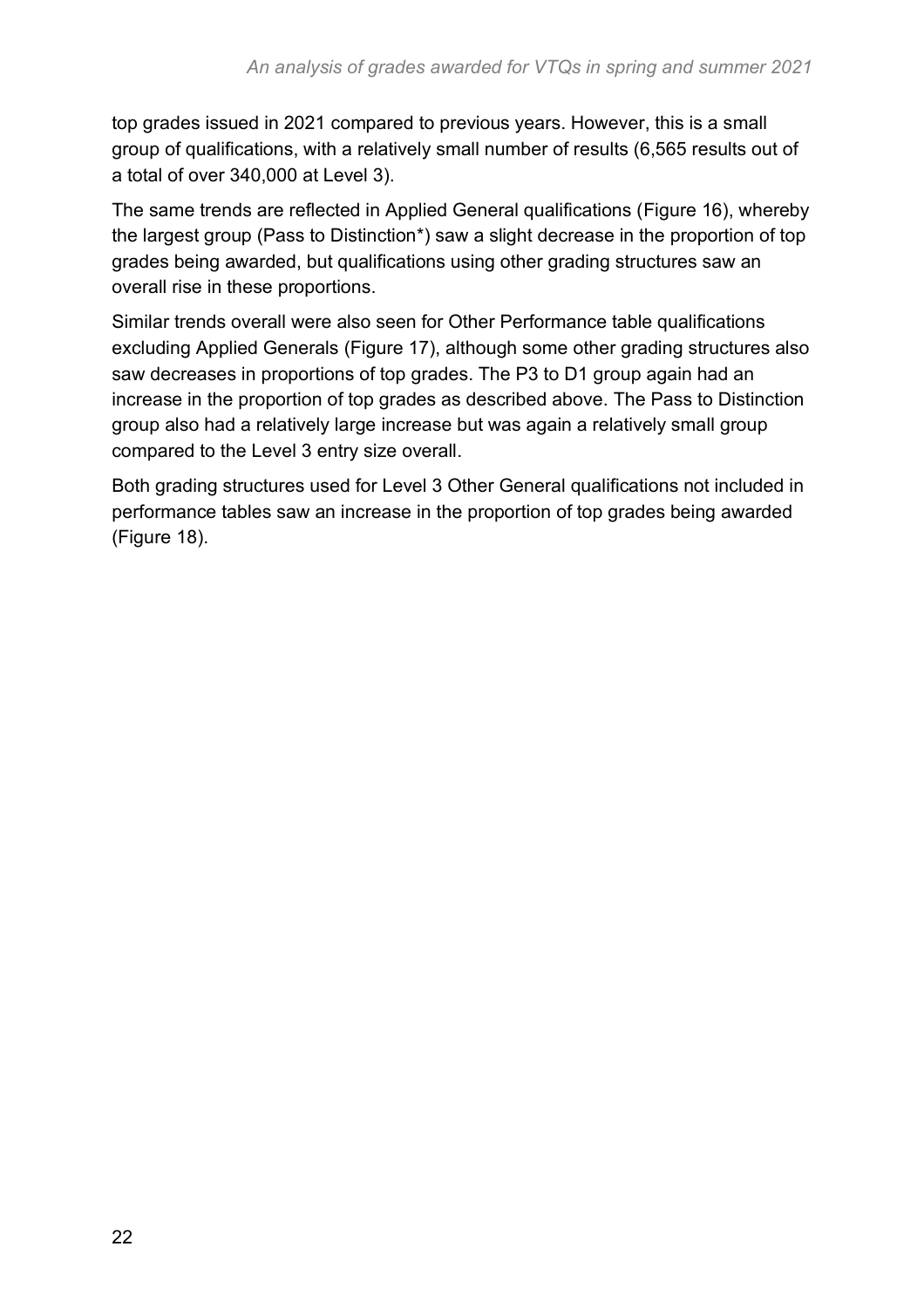

<span id="page-22-0"></span>Figure 15. Grade distributions for Level 3 qualifications by grading structure

Note: The numbers of qualifications and results given in the text boxes relate to 2021 only. Numbers of results have been rounded to the nearest 5.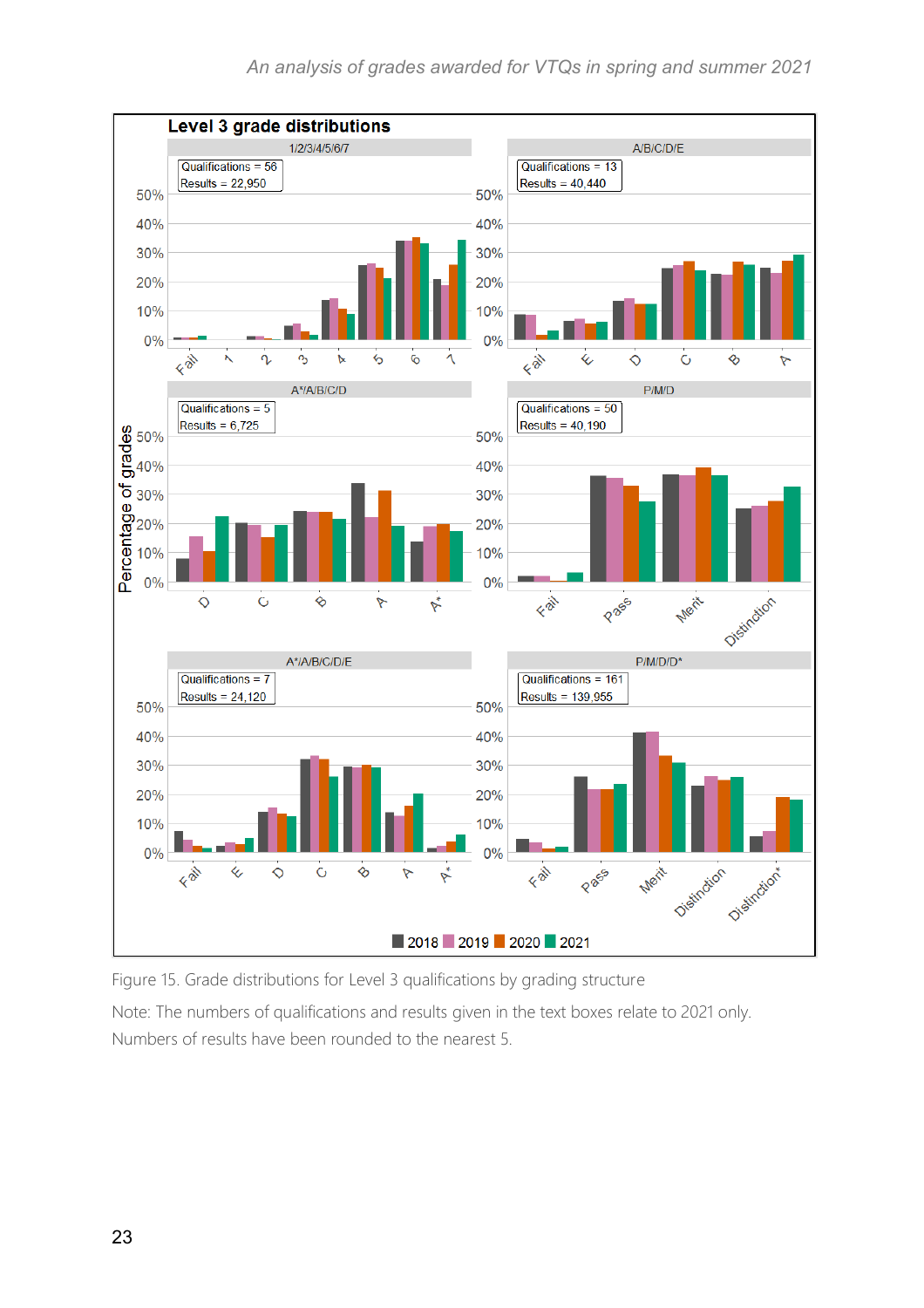

[Figure 15](#page-22-0) continued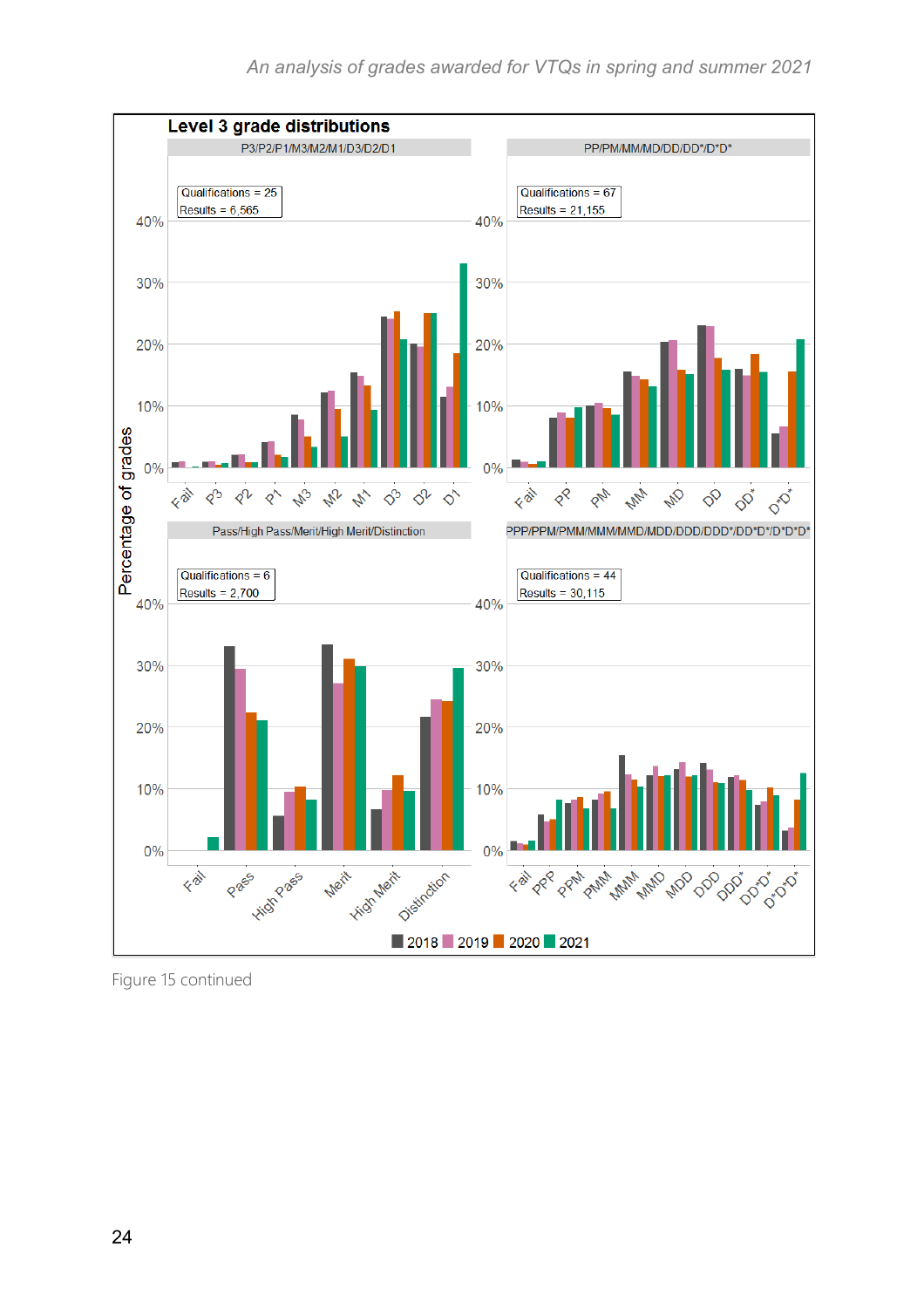

<span id="page-24-0"></span>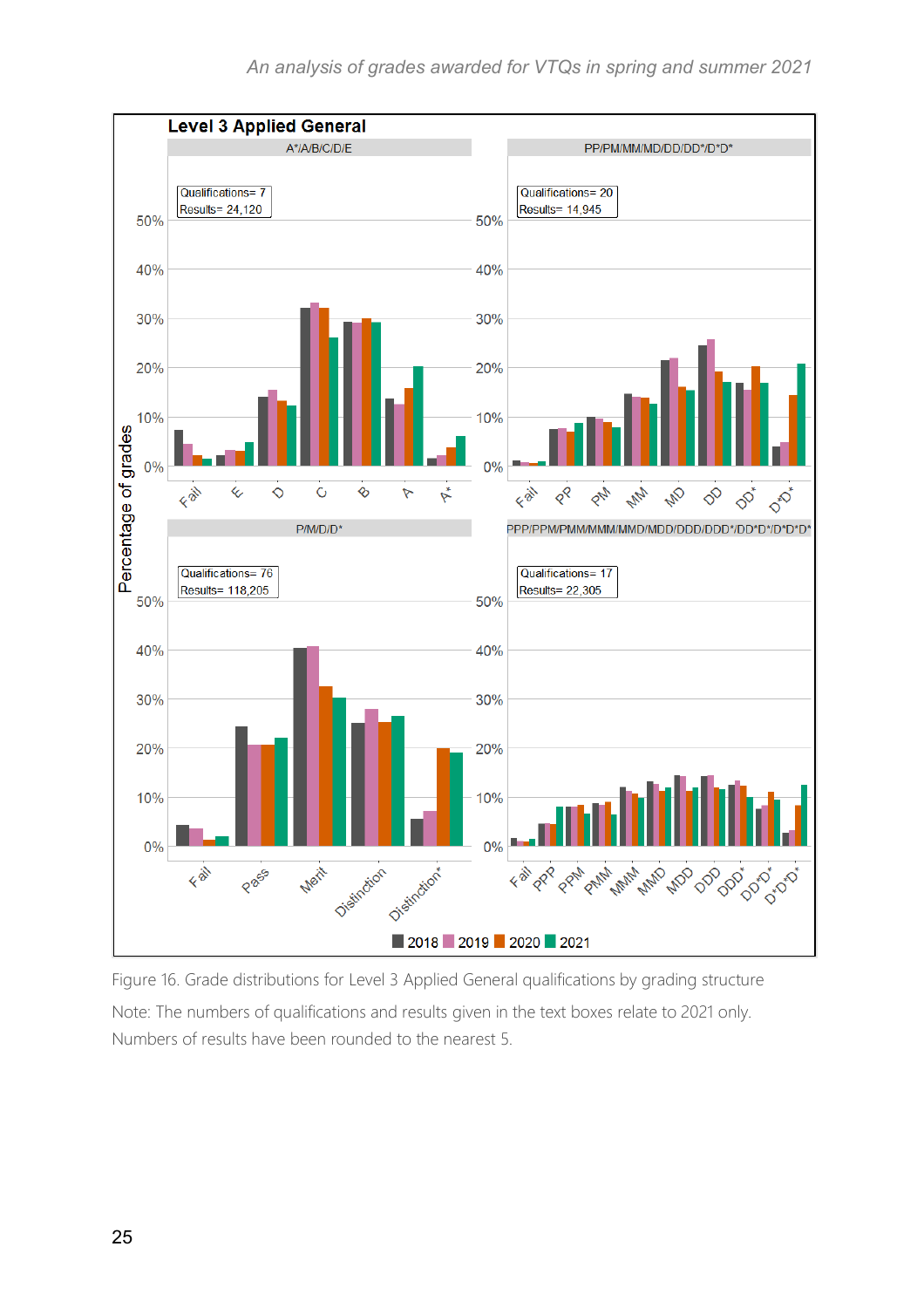

<span id="page-25-0"></span>Figure 17. Grade distributions for other Level 3 Performance Table qualifications by grading structure

Note: The numbers of qualifications and results given in the text boxes relate to 2021 only. Numbers of results have been rounded to the nearest 5.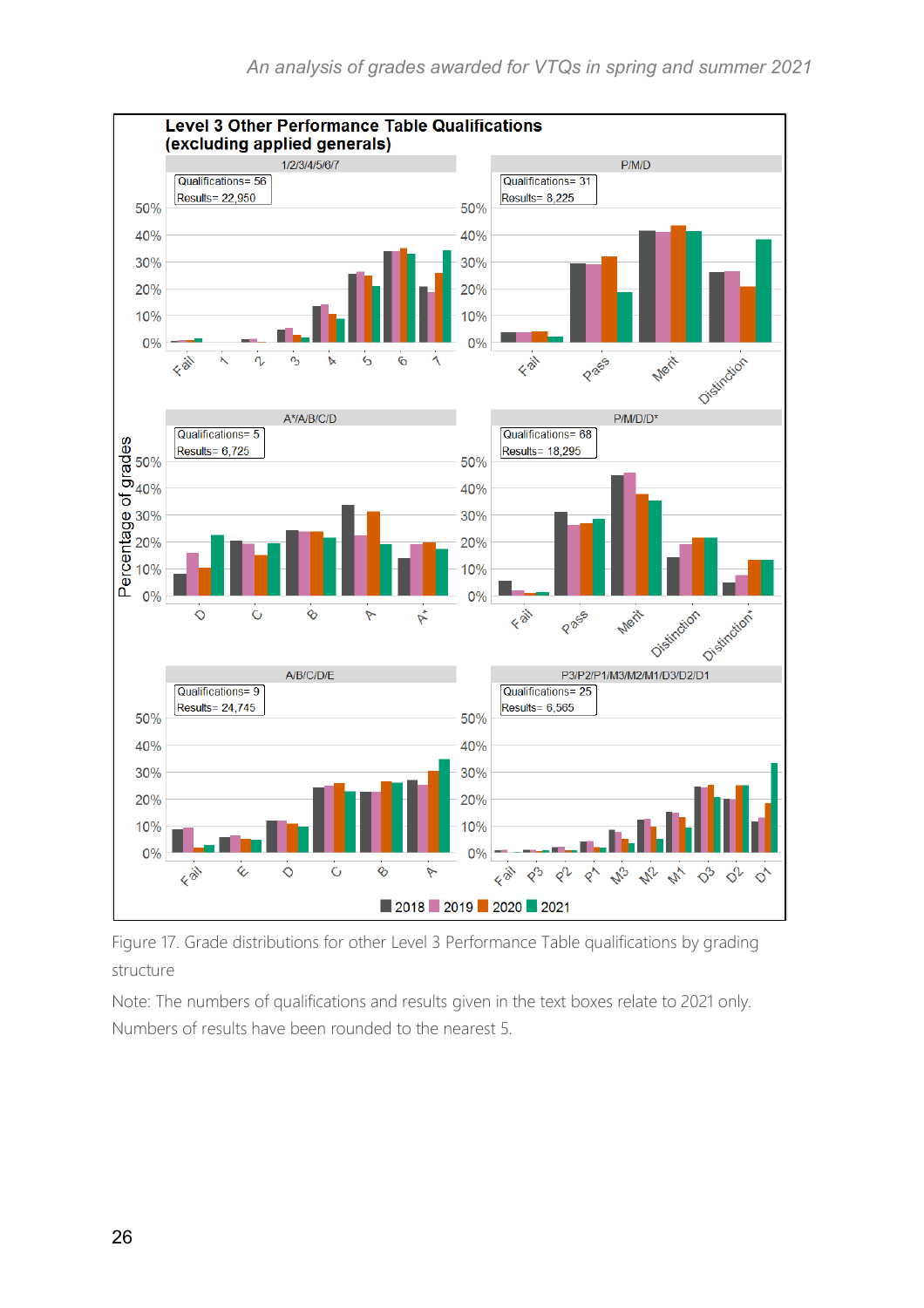

[Figure 17](#page-25-0) continued



<span id="page-26-1"></span>Figure 18. Grade distributions for Level 3 Other General qualifications by grading structure Note: The numbers of qualifications and results given in the text boxes relate to 2021 only. Numbers of results have been rounded to the nearest 5.

### <span id="page-26-0"></span>**Regional analysis**

The purpose of this section is to explore whether any differences in the attainment of top grades appear to exist across different regions. We focus on top grades simply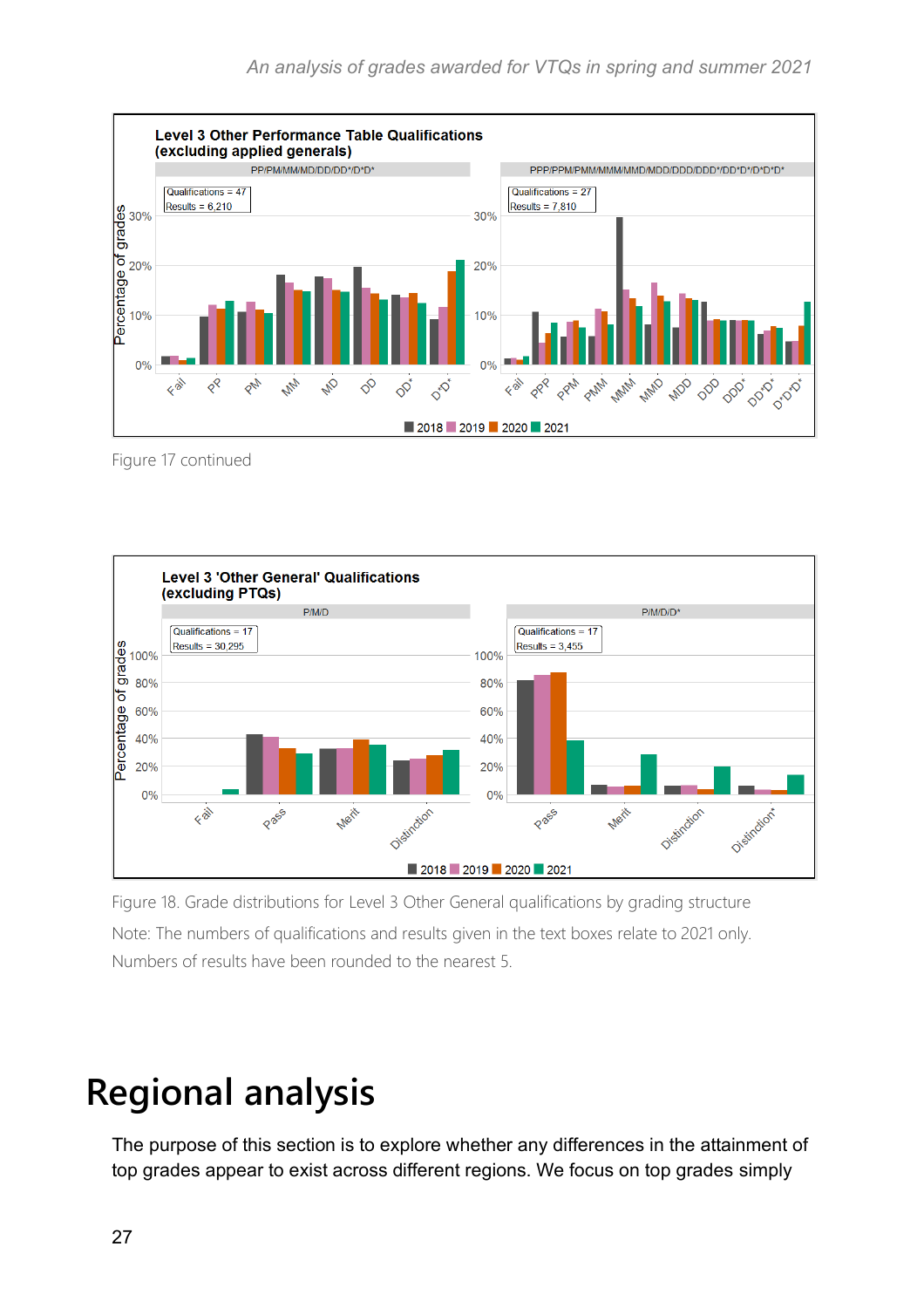because the presentation of full grade distributions for every combination of grading structure and region would be overwhelming for the reader.

Figures 19 to 25 show that the degree of change for each region between 2018, 2019, 2020 and 2021 is relatively consistent, accounting for the fact that a degree of variation occurs every year. The changes occurring in 2021 from previous years for any 1 region do not seem out of the ordinary, relative to other regions, suggesting a relative picture of stability across regions.



<span id="page-27-0"></span>Figure 19. Proportion of top grades issued by region – Level 1, 1/2, 2



<span id="page-27-1"></span>Figure 20. Proportion of top grades issued by region – Level 1, 1/2, 2 Performance Table qualifications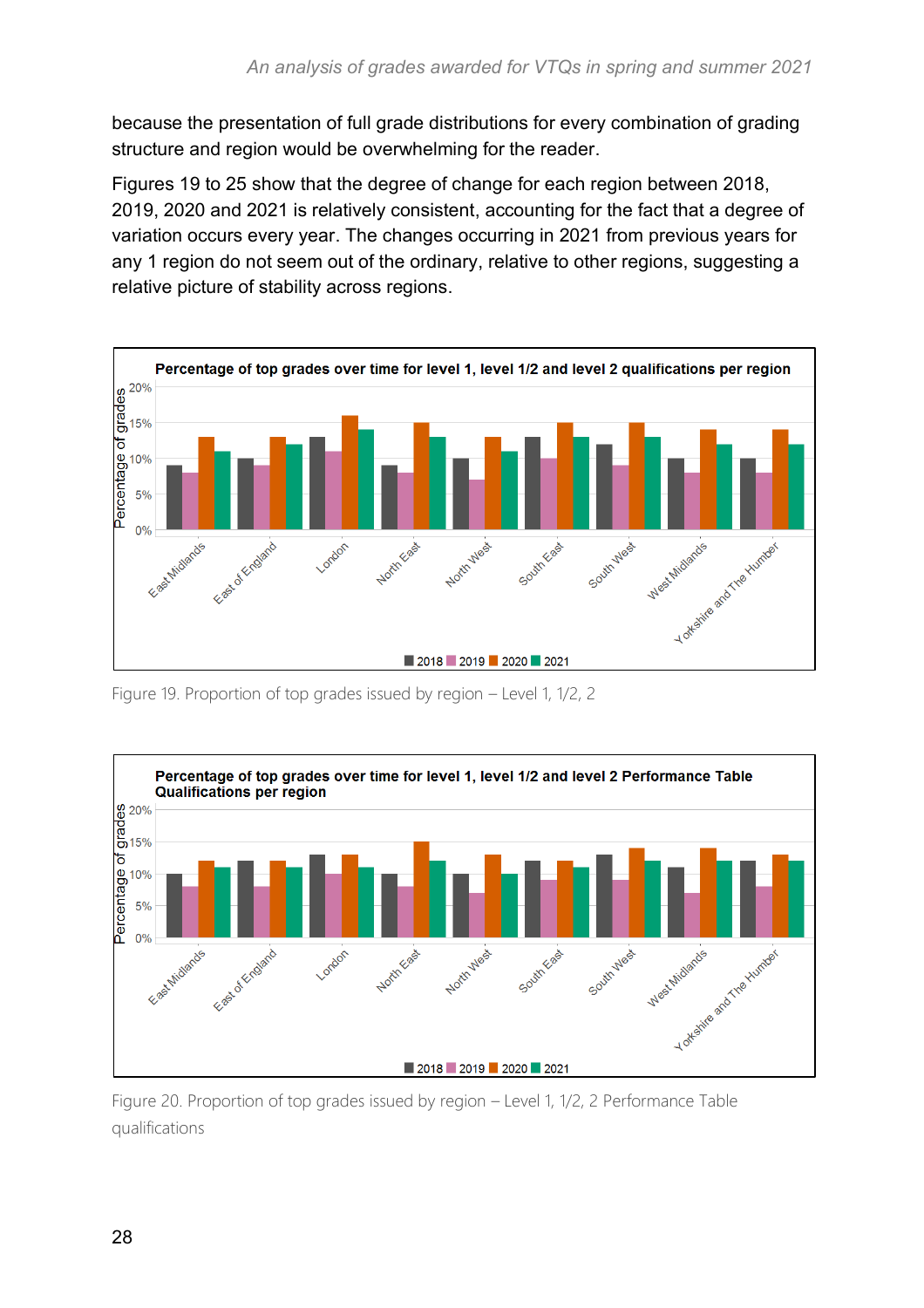

<span id="page-28-0"></span>Figure 21. Proportion of top grades issued by region – Level 1, 1/2, 2 Other General qualifications



<span id="page-28-1"></span>Figure 22. Proportion of top grades issued by region – Level 3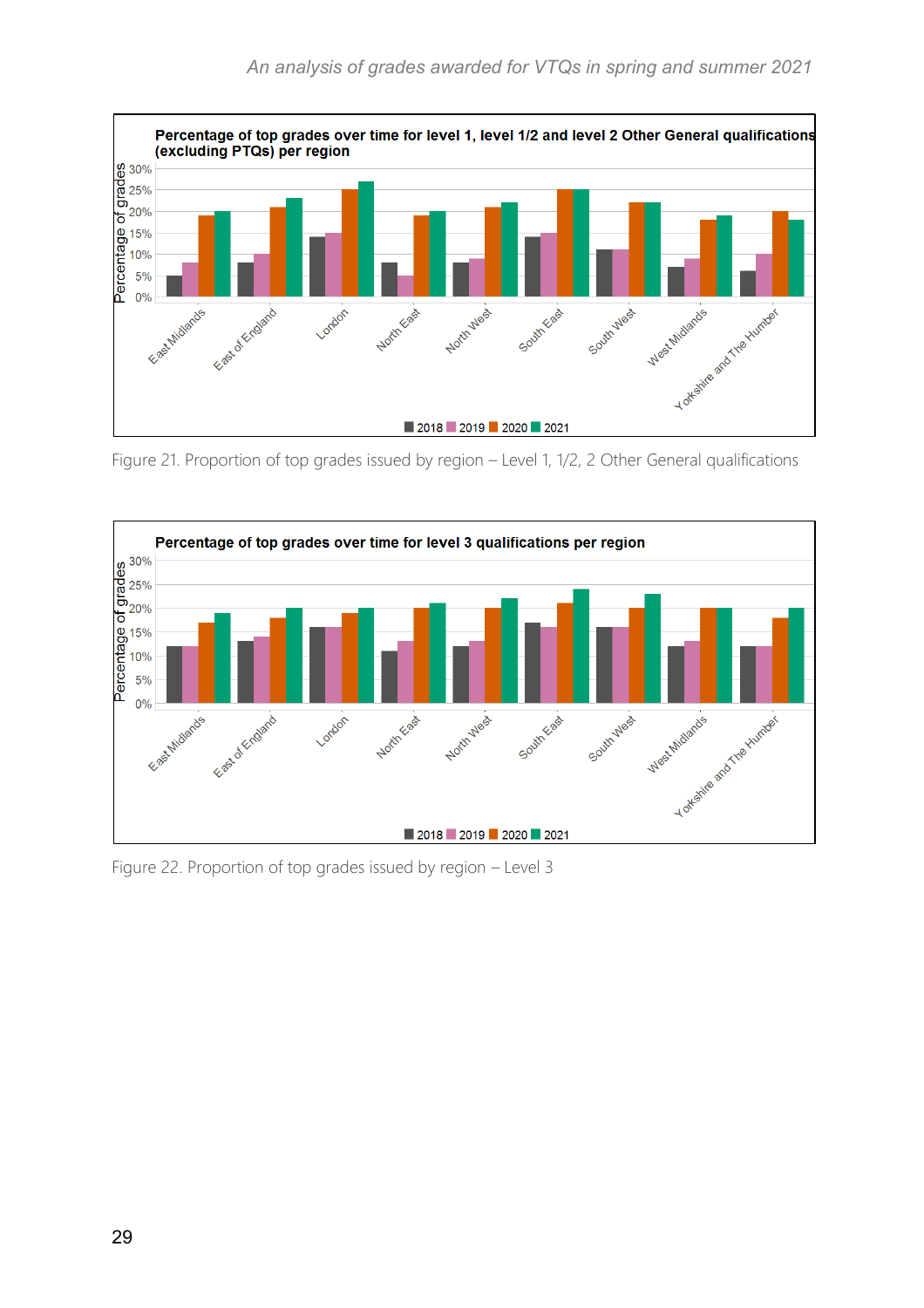

<span id="page-29-0"></span>Figure 23. Proportion of top grades issued by region – Level 3 Applied General qualifications



<span id="page-29-1"></span>Figure 24. Proportion of top grades issued by region – Level 3 other Performance Table qualifications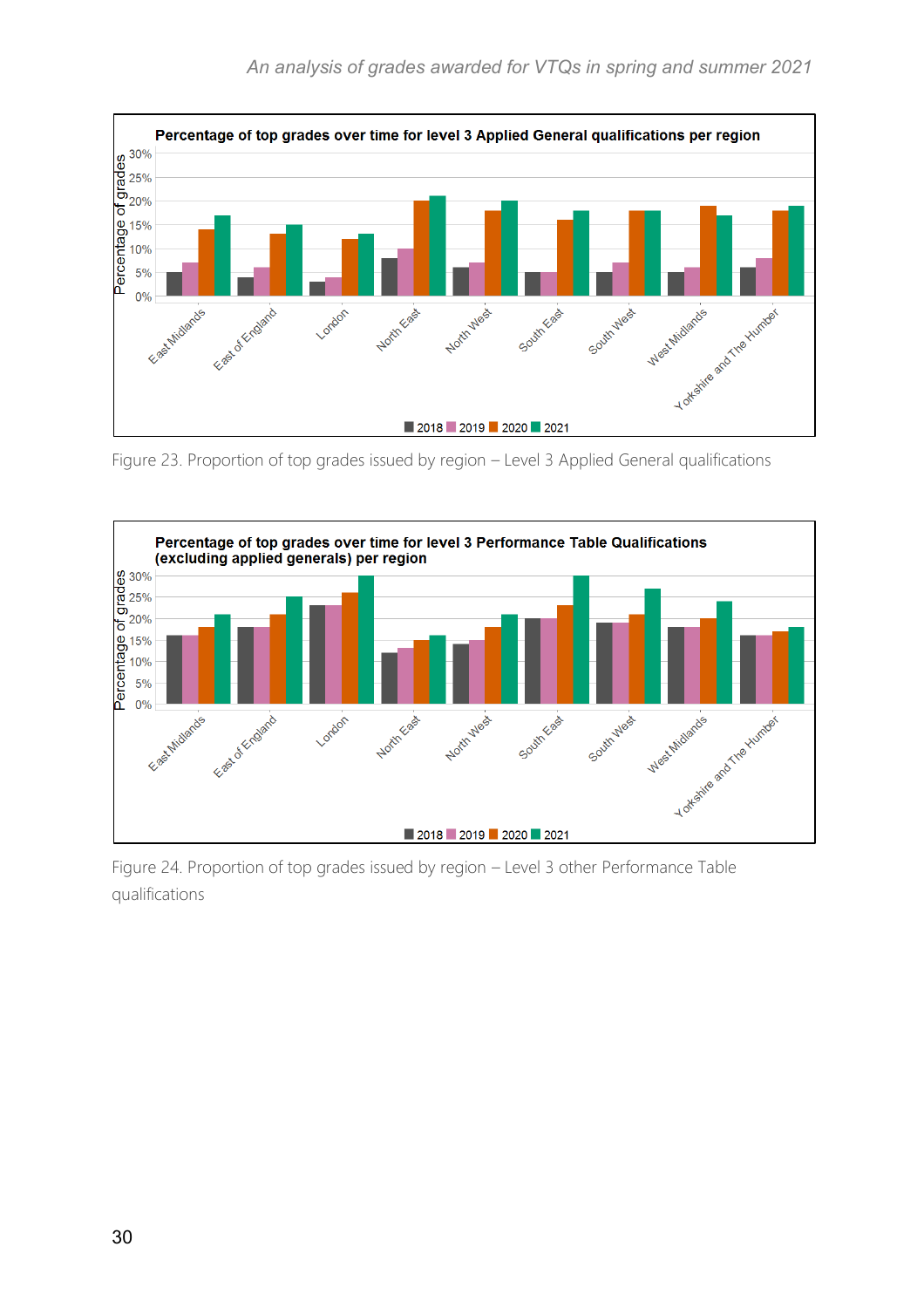

<span id="page-30-1"></span>Figure 25. Proportion of top grades issued by region – Level 3 Other General qualifications

### <span id="page-30-0"></span>**Summary**

In terms of the volumes of results being issued, although some changes over time are apparent, the evidence does not suggest that there has been any sudden large notable change in entry behaviour this year. There has been a decrease in volumes for Functional Skills qualifications, but this appears to be an ongoing trend since at least 2018. Volumes for Performance Table qualifications at Level 1, 1/2 and Level 2 have been rising since 2018, although the increase between 2020 and 2021 is smaller than before. At Level 3, volumes for Applied General qualifications have also continued to rise over time. Although there was a reduction in entry size for other Level 3 Performance Table qualifications in 2020, this has recovered to 2019 volumes in 2021.

In terms of the distributions of grades being awarded, in most cases there have not been any substantial changes to the general shapes of the grade distributions at any qualification level, suggesting general stability across 2018, 2019, 2020 and 2021.

When focussing on the proportions of top grades being issued, the patterns of changes are mixed, with some qualification groupings seeing a decrease in proportions and others seeing an increase. This makes it difficult to draw any overarching conclusions for VTQs as a single group, instead reflecting the overall diversity of the market. One group of Level 3 Performance Table qualifications (with the grade scale P3 to D1) saw a large increase in the proportion of top grades being awarded this year compared to last (from 18.5% in 2020 to 33.1% in 2021). Another group (with the grade scale P/M/D) saw an increase from 21% in 2020 to 38% in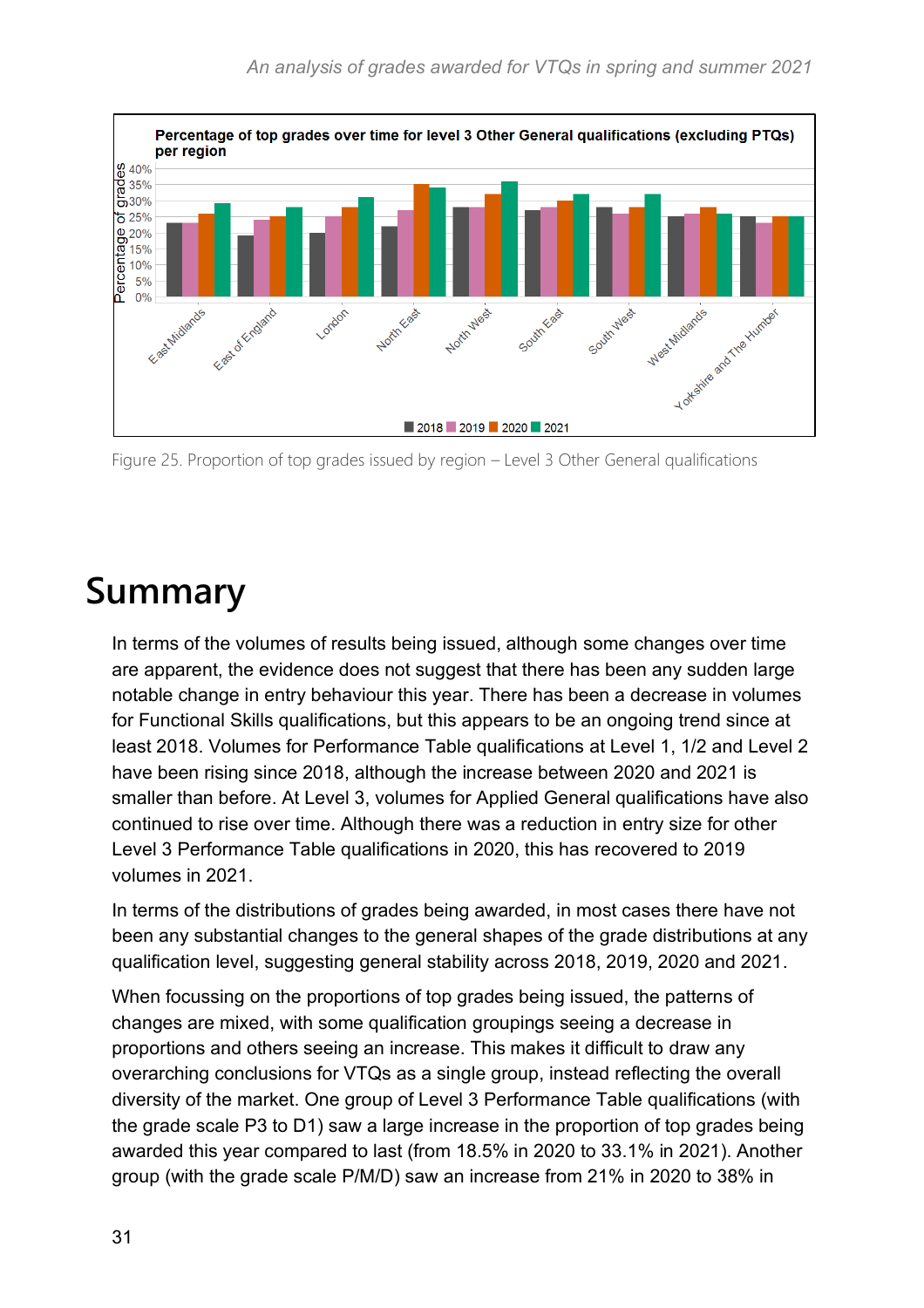2021. However, these qualifications made up a relatively small proportion of the overall entry size at Level 3.

Further analyses did not suggest that any regions stand out as having a larger degree of change in the proportions of top grades being issued than any other region.

There are several factors that might help to explain the differences observed between groups of qualifications, and also the changes observed between years within each group, not necessarily related to the pandemic. To give just a few examples, different cohorts of VTQ learners may differ quite substantially with regards to their numbers, their ages, and the centres and centre types they attend. The general ability of cohorts of learners might also have changed over time. The qualifications contained within each of our groupings are also much more diverse than in GCSEs, AS and A levels, varying according to factors such as qualification size and types of assessment.

For each of the above reasons, it is important that the findings presented in this report should not be over-interpreted, particularly when trying to make causal attributions to the patterns observed. For example, although the patterns observed at the aggregate level may have been influenced by factors related to the pandemic, they may also simply reflect the other factors listed above, due to the normal general variability and diversity of VTQ sector. To fully untangle all of the possible contributing factors would require substantive consideration.

A final point to note is that VTQs can be assessed and awarded throughout the year. This is unlike GCSEs and A levels, which are primarily assessed in May and/or June each year. Volumes and results profiles might be different at different points in the year. Other VTQs not included within the scope of this work might also have different patterns of results.

In conclusion, while some changes in the pattern of results issued for this subset of VTQs in 2021 can be seen relative to previous years, we are unable to make claims as to the cause of such patterns. In addition, a small degree of change is to be expected in any given year and many of these changes are in line with those expectations. Nevertheless, it is notable that there does not seem to have been overall large changes in any single direction across the sector this year. This suggests there have not been any large systemic effects across the VTQ sector that have affected the profile of results.